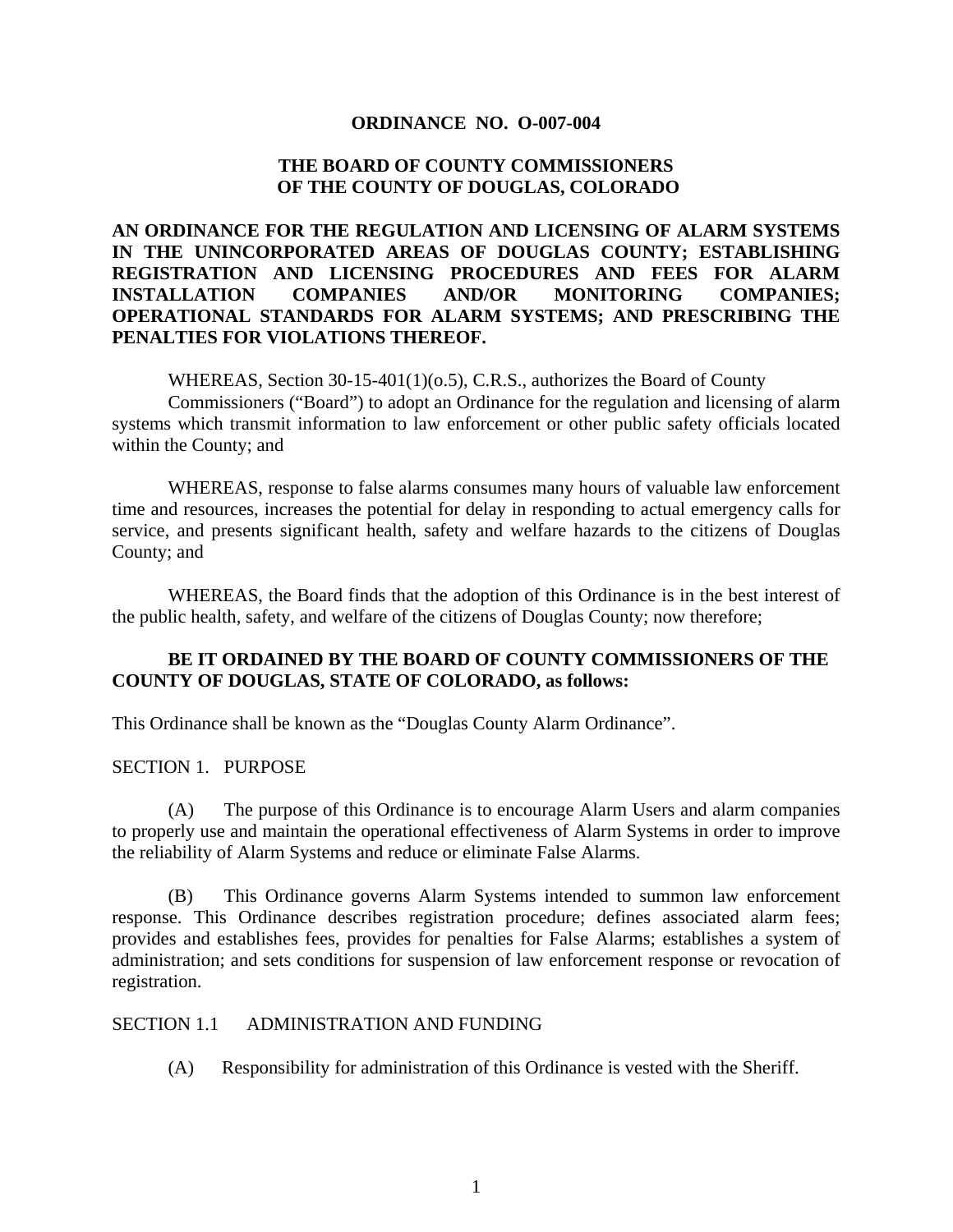(B) The Sheriff designates an Alarm Administrator to carry out the duties and functions described in this section.

 (C) Monies generated by False Alarm service fees and registration fees assessed pursuant to this Ordinance shall be dedicated for use by the Sheriff's Office directly for administration of the alarm program and for recovery of general patrol services lost to False Alarm response.

 (D) The Alarm Administrator conducts an annual evaluation and analysis of the effectiveness of this Ordinance and identifies and implements system improvements, as warranted.

SECTION 2. DEFINITIONS

In this Ordinance the following terms and phrases shall have the following meanings:

 (A) Alarm (also Duress Alarm, hold-up alarm or Panic Alarm) means an alarm signal generated by the manual or automatic activation of a device, or any system, device, or mechanism on or near the premises intended to signal that a crime has occurred which transmits information to law enforcement or other public safety officials located within the county.

(B) Alarm Administrator means the Douglas County Sheriff's Office designee responsible to administer and control and review False Alarm reduction efforts and administer the provisions of this Ordinance.

 (C) Alarm Agreement means the legal contract or agreement by and between the Alarm Installation Company and/ or Monitoring Company and the Alarm User.

 (D) Alarm Installation Company means a person in the business of selling, providing, maintaining, servicing, repairing, altering, replacing, moving or installing a security alarms system in an alarm site. This definition shall also include individuals or firms that install and service the security Alarm Systems that will be used in their private or proprietary facilities. This does not include persons doing installation or repair work where such work is performed without compensation of any kind (i.e., "do-it-yourselfer").

 (E) Alarm Dispatch Request means a notification to the Douglas County Sheriff's Office that an Alarm, either manual or automatic, has been activated at a particular Alarm Site.

 (F) Alarm Registration (or Permits) means authorization granted by the Alarm Administrator to an Alarm User to operate an Alarm System which has the ability to summons a law enforcement response.

 (G) Alarm Response Manager (ARM) means a person designated by an Alarm Installation Company and/ or Monitoring Company to handle alarm issues for the company and act as the primary point of contact for the Sheriff's Office Alarm Administrator.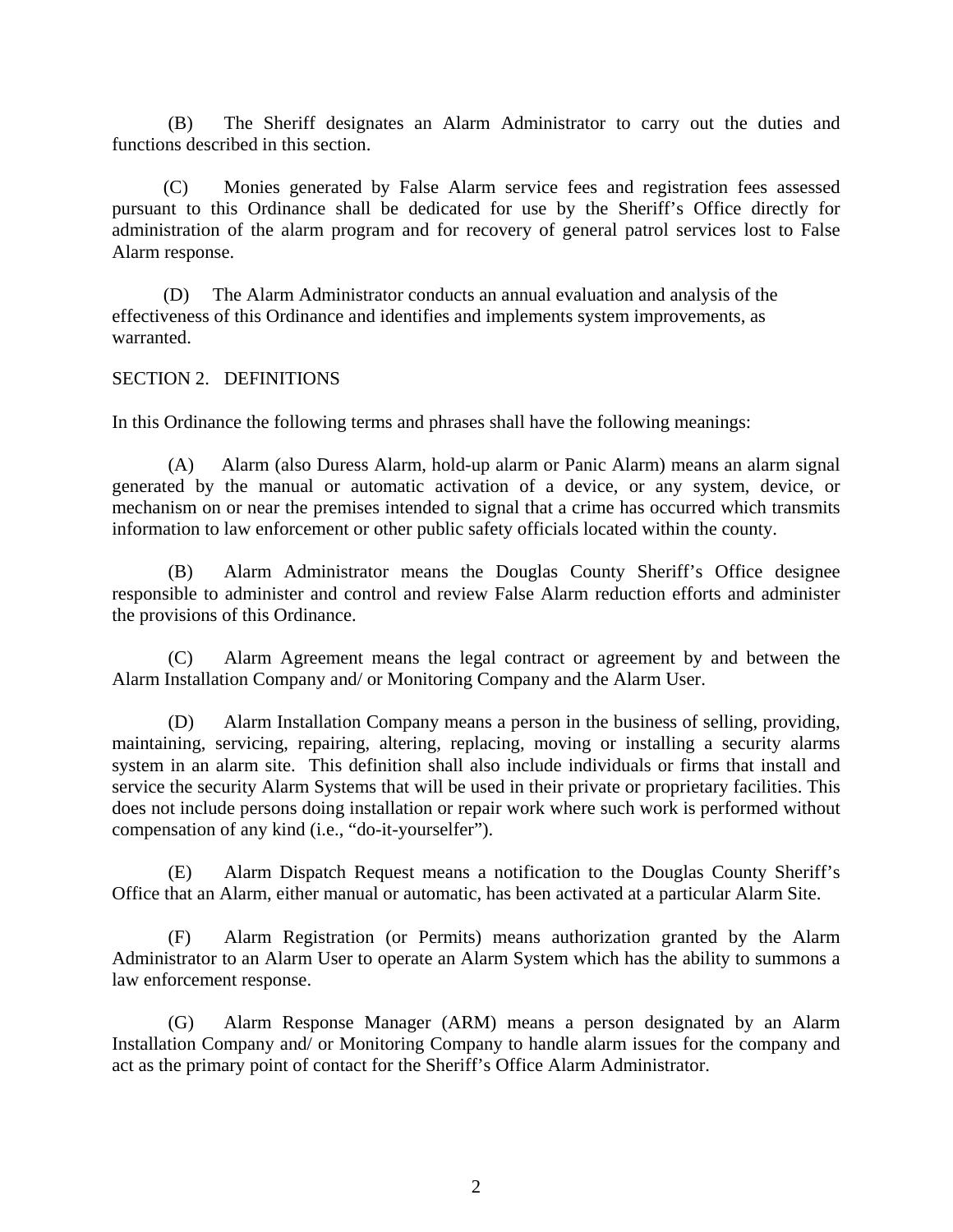(H) Alarm Site means a single fixed premises or location served by a security Alarm System or Systems. Each unit, if monitored by a separate security Alarm System in a multi-unit building or complex, shall be considered a separate Alarm Site.

(I) Alarm System means a device or series of devices, including, but not limited to, hardwired systems and systems interconnected with a radio frequency method such as cellular or private radio signals, which emit or transmit a remote or local audible, visual or electronic signal indicating an alarm condition and intended to directly or indirectly transmit information to law enforcement or other public safety officials located within the County.

(J) Alarm User means any person or entity, who has contracted for Monitoring, repair, installation or maintenance service from an Alarm Installation Company and/ or Monitoring Company for an Alarm System, or who owns or operates an Alarm System which is not monitored, maintained or repaired under contract.

(K) Arming Station means a device that allows control of a security Alarm System.

(L) Automatic Voice Dialer means any electrical, electronic, mechanical, or other device capable of being programmed to send a prerecorded voice message, when activated, over a telephone line, radio or other communication system, to a law enforcement, public safety or emergency services agency requesting dispatch. The use of this system has not been authorized by the Douglas County Sheriff's Office.

(M) Burglar Alarm means an Alarm to identify the presence of an intruder in either a business or residence.

(N) Cancellation means the process where response is terminated when a Alarm Installation Company and/ or Monitoring Company (designated by the Alarm User) for the Alarm Site notifies the Douglas County Sheriff's Office that there is not an existing situation at the Alarm Site requiring a deputy's response after an Alarm Dispatch Request.

(O) Contract law enforcement is any incorporated portions of the County in which Douglas County Sheriff's Office provides law enforcement services.

(P) Conversion means the transaction or process by which an Alarm Installation Company and/ or Monitoring Company begins the servicing and/or Monitoring of a previously unmonitored security Alarm System or a security Alarm System previously serviced and/or monitored by another alarm company.

(Q) Customer False Alarm Prevention Checklist means a check off list provided by the Alarm Administrator to the Alarm Installation Company and/ or Monitoring Company to provide to the Alarm User to complete prior to the activation of an Alarm System. (See Appendix B)

(R) Duress Alarm means a silent security Alarm System signal generated by the entry of a designated code into an Arming Station in order to signal that the Alarm User is being forced to turn off the system and requires a deputy's response.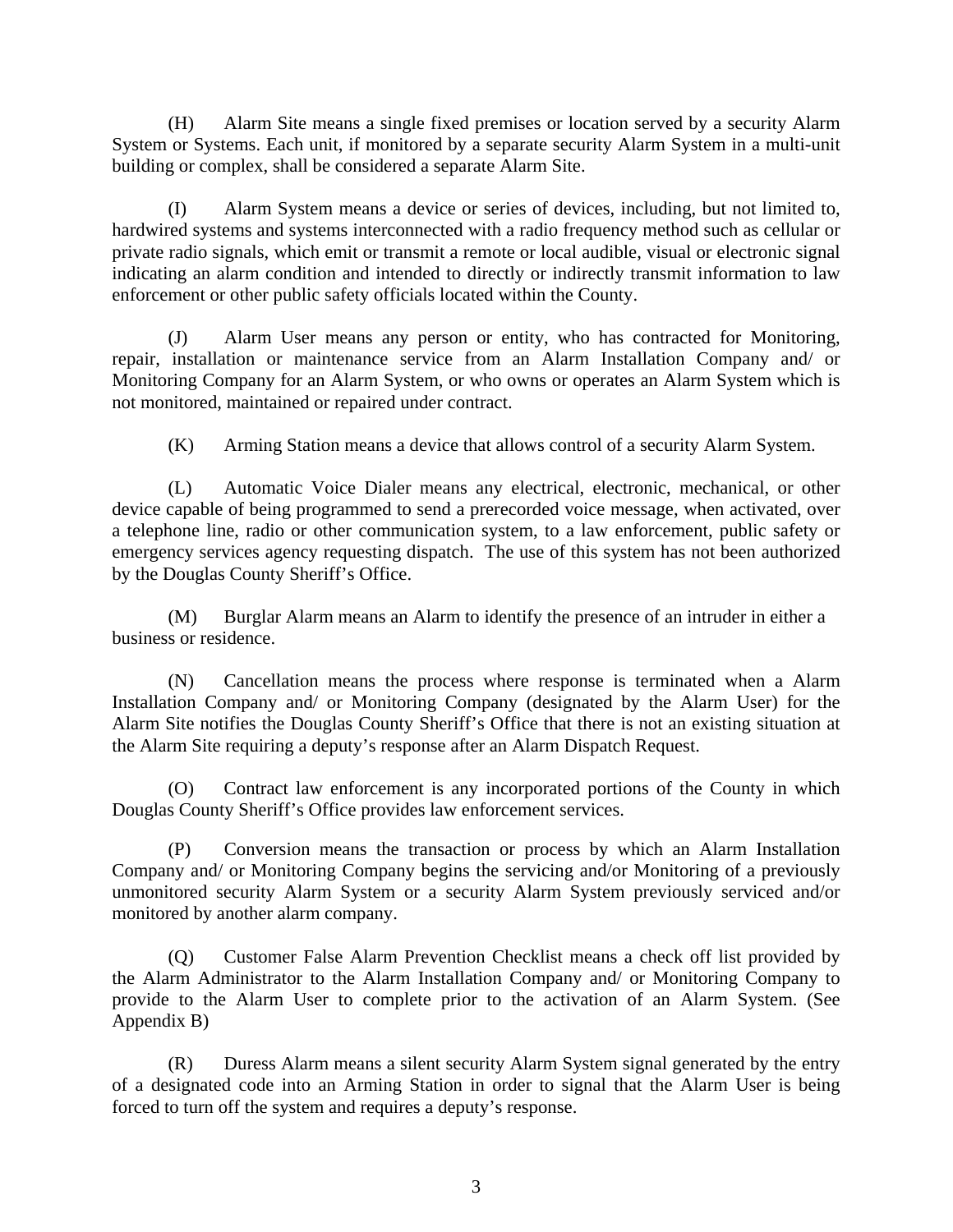(S) Enhanced Call Verification (ECV) means an attempt by the Alarm Installation Company and/ or Monitoring Company, or its representative, to contact the Alarm Site and/or Alarm User by telephone and/or other electronic means, whether or not actual contact with a person is made, to determine whether an Alarm signal is valid before requesting law enforcement dispatch, in an attempt to avoid an unnecessary Alarm Dispatch Request. For the purpose of this Ordinance, telephone verification shall require as a minimum that a second call be made to a different number, if the first attempt fails to reach an Alarm User who can properly identify themselves to determine whether an Alarm signal is valid before requesting a deputy dispatch. Names and numbers of those contacted or attempted to contact, must be provided when requested.

(T) False Alarm means an Alarm Dispatch Request to the Douglas County Sheriff's Office, when the responding deputy finds no evidence of a criminal offense or attempted criminal offense after having completed a timely investigation of the Alarm Site or is cancelled prior to the arrival of law enforcement.

(U) Holdup Alarm means a silent alarm signal generated by the manual activation of a device intended to signal a robbery or other crime is *in progress*, and that one or more persons are in need of immediate Sheriff's assistance in order to avoid injury, serious bodily harm or death at the hands of the perpetrator of the robbery or other crime.

(V) Local Alarm System means any security Alarm System, which is not monitored, that annunciates an alarm only at the Alarm Site.

(W) Monitoring means the process by which a Alarm Installation Company and/ or Monitoring Company receives signals from a security Alarm System and relays an Alarm Dispatch Request to the Douglas County Sheriff's Office for the purpose of summoning a deputy to the Alarm Site which transmit information to law enforcement or other public safety officials located within the county.

(X) Monitoring Company means an organization in the business of providing Monitoring services.

(Y) One Plus Duress Alarm means the manual activation of a silent alarm signal by entering at an Arming Station a code that adds one to the last digit of the normal arm/disarm code (e.g., normal code = 1234, one plus duress code = 1235)

(Z) Panic Alarm means an audible security Alarm System signal generated by the manual activation of a device intended to signal a life threatening or emergency situation requiring a deputy's response.

(AA) Responsible Party means an individual capable of reaching the Alarm Site within thirty [30] minutes and having access to the Alarm Site, the code to the security Alarm System and the authority to approve repairs to the security Alarm System.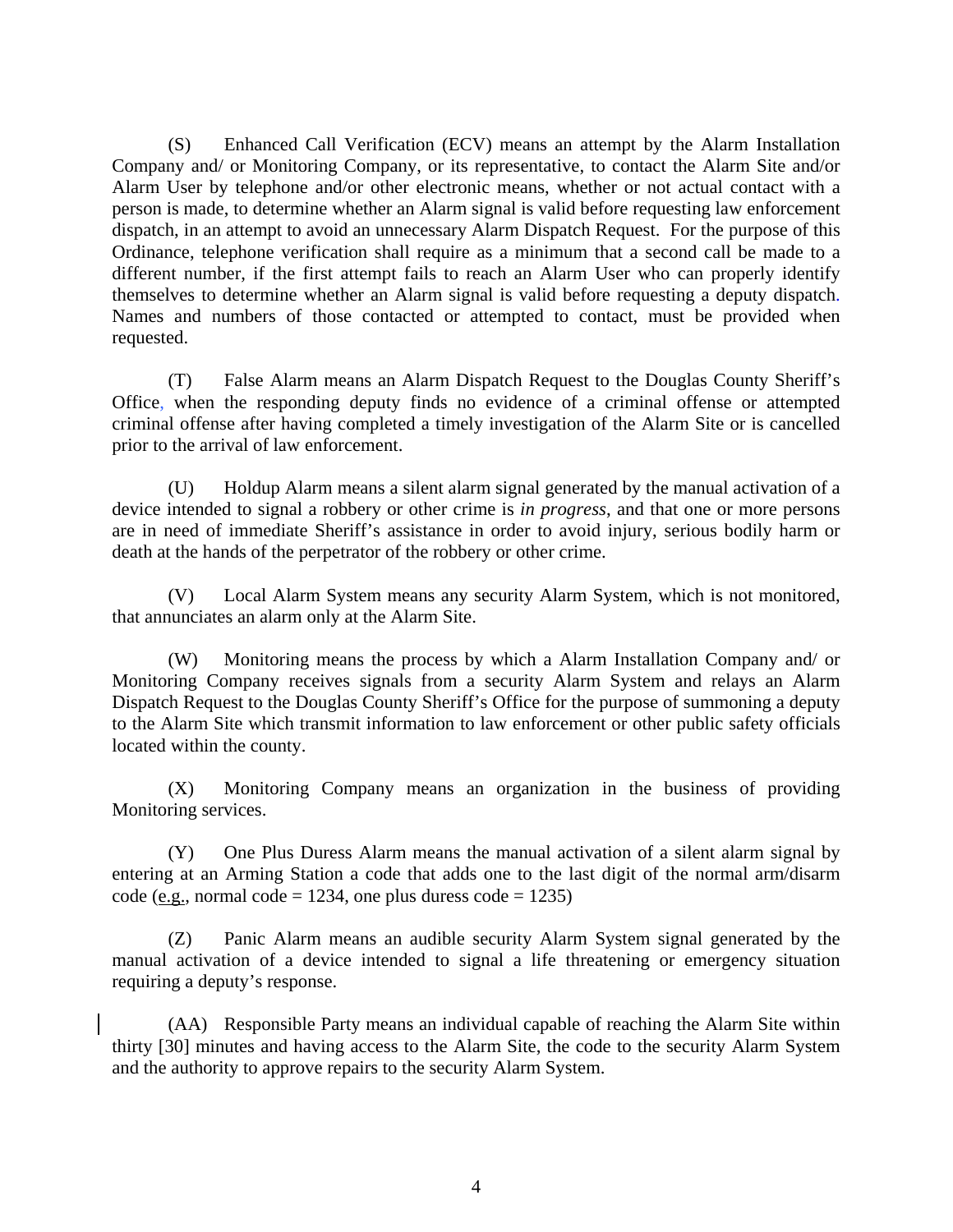(BB) Robbery Alarm (also Duress Alarm, hold-up alarm or Panic Alarm) means an alarm signal generated by the manual or automatic activation of a device, or any system, device, or mechanism on or near the premises intended to signal that a robbery or other crime is *in progress*, and that one or more persons are in need of immediate Sheriff's assistance in order to avoid injury, serious bodily harm or death at the hands of the perpetrator of the robbery or other crime

(CC) Sheriff means the Sheriff or other authorized representative of the Douglas County Sheriff's Office as designated by the Sheriff.

(DD) SIA Control Panel Standard CP-01 means the ANSI – American National Standard Institute approved Security Industry Association – SIA CP-01 Control Panel Standard, as may be updated from time to time, that details recommended design features for security system control panels and their associated arming and disarming devices to reduce the incidence of False Alarms. Control panels built and tested to this standard by Underwriters Laboratory (UL), or other nationally recognized testing organizations, will be marked to state: "Design evaluated in accordance with SIA CP-01 Control Panel Standard Features for False Alarm Reduction".

(EE) Takeover means the transaction or process by which an Alarm User takes over control of an existing security Alarm System, which was previously controlled by another Alarm User.

 (FF) Unregistered Alarm Site means a site that has not complied with the registration requirements as defined in the Alarm Ordinance.

 (GG) Zones mean division of devices into which a security Alarm System is divided to indicate the general location from which a security Alarm System signal is transmitted.

## SECTION 3. REGISTRATION REQUIRED; APPLICATION FEE; TRANSFERABILITY; FALSE STATEMENTS

 (A) No Alarm User shall operate, or cause to be operated, a security Alarm System at its Alarm Site without a valid Alarm Registration. A separate Alarm Registration is required for each Alarm Site.

(B) The fee for an Alarm Registration or an Alarm Registration renewal is set forth below. The alarm site shall be registered and permit fee collected by the Alarm Installation Company and/ or Monitoring Company as set forth in herein and Section 7. No refund of a registration or reinstatement fee will be made.

### Existing Security Alarm Systems:

Any security Alarm System which has been installed before the effective date of this Ordinance shall be registered and the permit fee collected by the Alarm Installation Company and/ or Monitoring Company within 60 days after such effective date.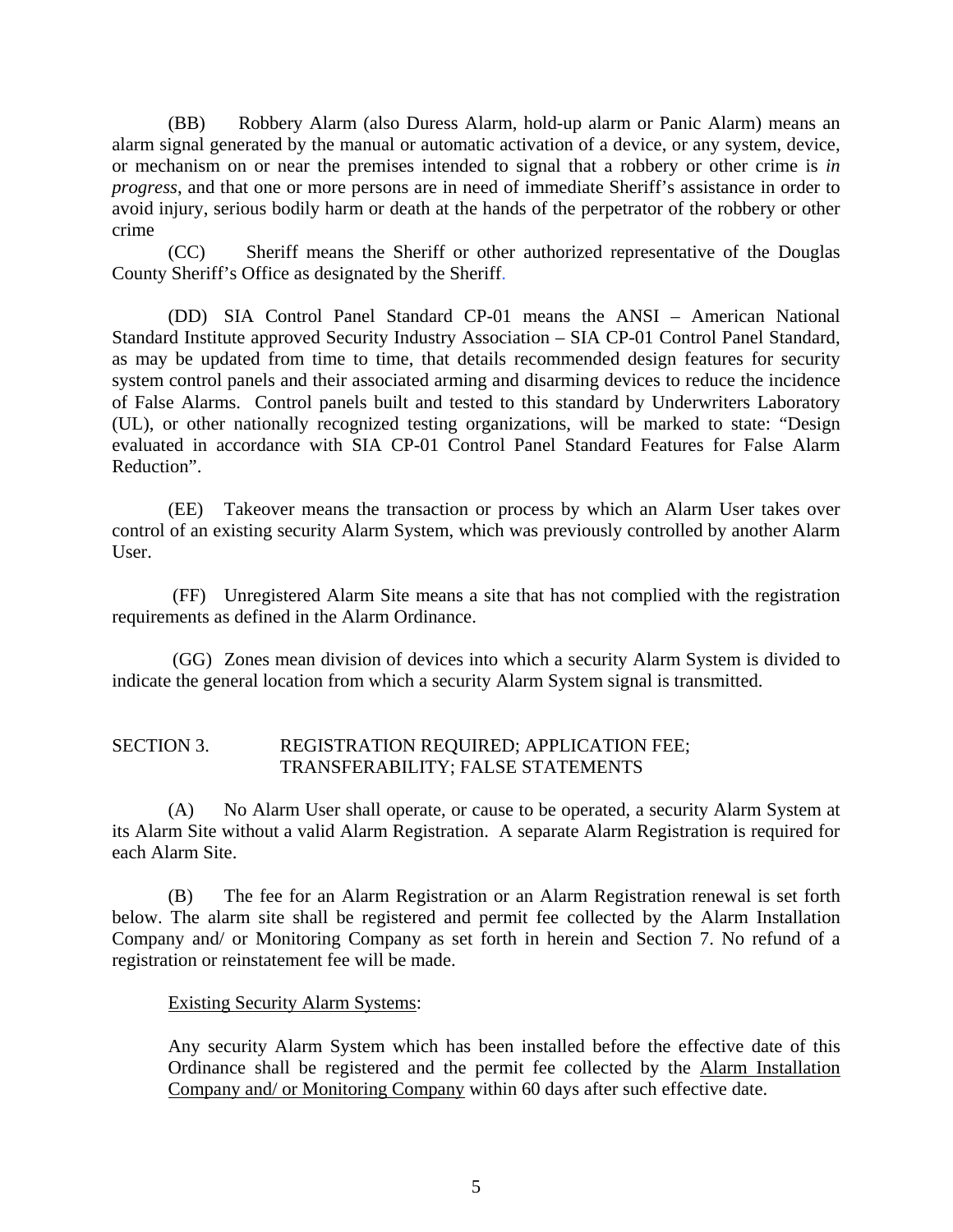#### New Security Alarm Systems:

Any Alarm Installation Company and/ or Monitoring Company that installs a security Alarm System on protected premises located within the unincorporated limits of Douglas County shall have ten (10) business days from the date of installation to notify the Alarm Administrator that a security Alarm System has been installed and send the Alarm Administrator the required information as listed in the Alarm Registration section (3) (D):

#### Owners of Local Alarm Systems:

Can at their discretion register their alarm with the Alarm Administrator at no cost to the Owner of the Local Alarm System. Once registered the Owner of the Local Alarm System must update the alarm Administrator per Section 3(F) and or on a yearly basis.

Failure of an Alarm Installation Company and/ or Monitoring Company to notify the Alarm Administrator of a new security Alarm System installation within ten (10) business days following installation shall result in a collection of a \$100.00 fee from the Alarm Installation Company and/or Monitoring Company.

The initial Alarm Registration fee must be submitted to the Alarm Administrator at the same time as the registration application or within ten (10) business days following an Alarm System Takeover, Conversion or new alarm system added (only one registration fee per alarm site will be collected per year, excluding the re-registration fees).

It shall be the responsibility of the Alarm Installation Company and/ or Monitoring Company to forward to the Alarm Administrator the Alarms User's completed application, the notice of the new system and the appropriate fees within ten (10) business days of installation.

1) Registration Fees - \$40.00 annually (based on a calendar year)

2) If the registration fee is not paid, then a suspension of response, pursuant to Section 9, will be placed at that Alarm Site location.

3) The Alarm Installation Company and/ or Monitoring Company are responsible for the collection of permit renewal fees from their respective customers and payment to the Douglas County Sheriff's Office.

 (C) Upon receipt of a completed Alarm Registration application form and the Alarm Registration fee, the Alarm Administrator shall register the applicant unless the applicant has:

(1) failed to pay a fee assessed under Section 7; or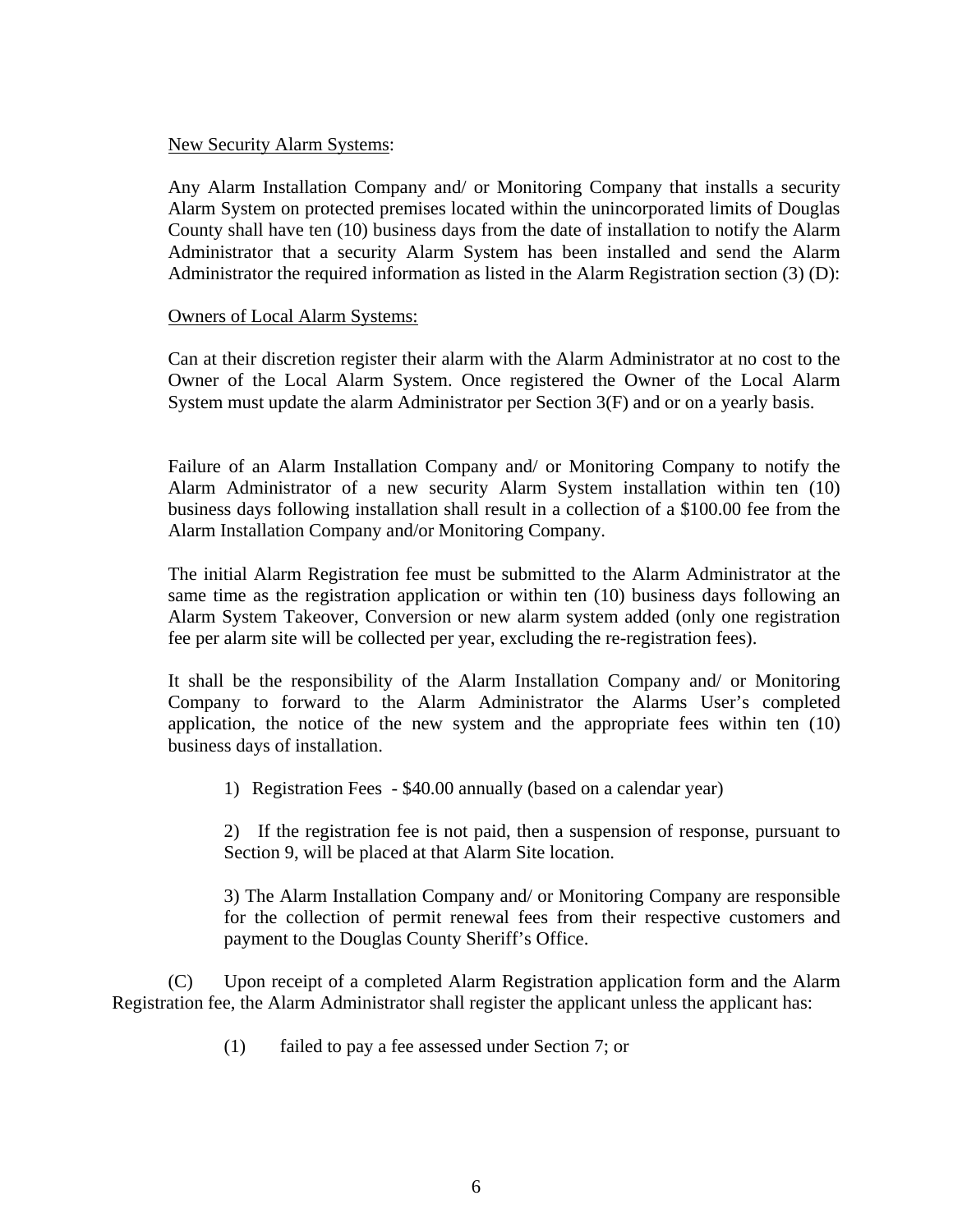- (2) had an Alarm Registration for the Alarm Site suspended and the violation causing the suspension has not been corrected; or
- (3) Selected an Alarm Installation Company and/ or Monitoring Company that has failed to register or pay their registration fee to the Douglas County Sheriff's Office
- (D) Each Alarm Registration application must include the following information:
	- (1) the name, complete address (including apt/suite number), and telephone numbers of the person or entity who will be the registration holder and be responsible for the proper maintenance and operation of the Alarm System and payment of fees assessed under this Section;
	- (2) the classification of the Alarm Site as either residential (includes apartment, condo, mobile home, etc.) or commercial;
	- (3) for each security Alarm System located at the Alarm Site, the classification of the security Alarm System (i.e. burglary, holdup, duress, Panic Alarms or other) and for each classification whether such Alarm is audible or silent;
	- (4) mailing address, if different from the address of the Alarm Site;
	- (5) any dangerous or special conditions present at the Alarm Site i.e. dog or other hazards;
	- (6) type of business conducted at a commercial Alarm Site;
	- (7) signed certification from the Alarm User stating the following:
		- (a) the date of installation, Conversion or Takeover of the security Alarm System, whichever is applicable;
		- (b) the name, address, and telephone number of the Alarm Installation Company and/ or Monitoring Company or companies performing the security Alarm System installation, Conversion or Takeover and of the Alarm Installation Company and/ or Monitoring Company responsible for providing repair service to the security Alarm System;
		- (c) the name, address, and telephone number of the Monitoring Company if different from the Alarm Installation Company;
		- (d) that a set of written operating instructions for the security Alarm System, including written guidelines on how to avoid False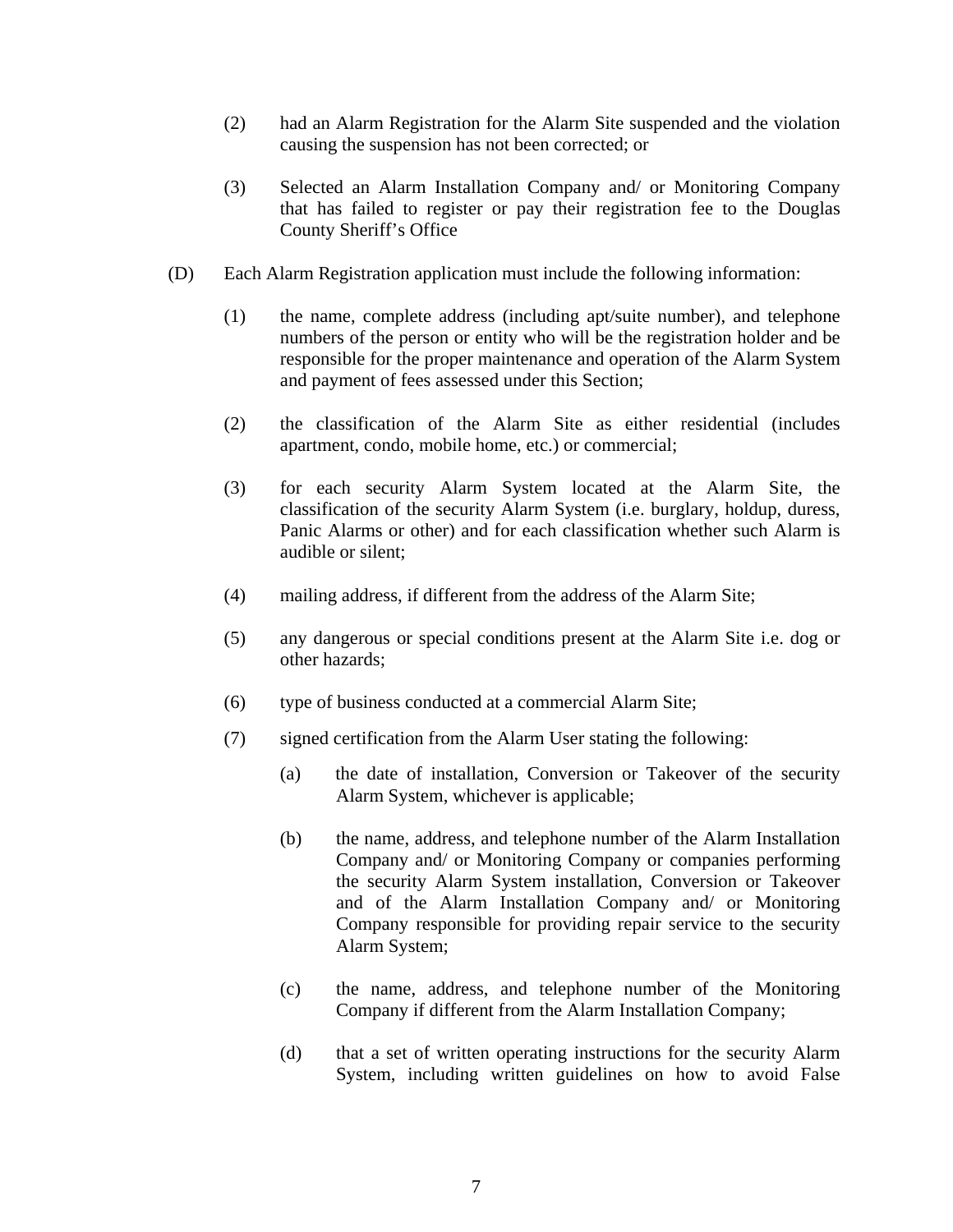Alarms, have been left with the applicant by the Alarm Installation Company and/ or Monitoring Company; and

- (e) the Alarm Installation Company and/ or Monitoring Company has trained the applicant in proper use of the security Alarm System, including instructions on how to avoid False Alarms.
- (8) an acknowledgement that the Douglas County Sheriff's Office response may be influenced by factors including, but not limited to the availability of deputies, priority of calls, weather conditions, traffic conditions, emergency conditions, staffing levels, past Alarm history and administrative actions etc.
- (9) a customer False Alarm Prevention Checklist, completed by the Alarm User, must accompany a new customer registration application.

 (E) Any false statement of a material fact made by an applicant for the purpose of obtaining an Alarm Registration shall be sufficient cause for refusal to issue a registration.

 (F) An Alarm Registration cannot be transferred to another person or Alarm Site. The Alarm Installation Company and/ or Monitoring Company shall inform the Alarm Administrator of any change that alters any of the information listed on the Alarm Registration application within ten (10) business days of such change.

 (G) All fees owed by an applicant or Alarm Installation Company and/ or Monitoring Company must be paid before an Alarm Registration may be issued or renewed.

 (H) Government entities, including but not necessarily limited to the Douglas County Government, must obtain permits for all Alarm Systems on property under their control within the boundaries of unincorporated Douglas County, but are exempt from the payment of permit and renewal fees. Government entities are subject to all other applicable section requirements.

SECTION 3.1. ALARM REGISTRATION DURATION AND RENEWAL

An Alarm Installation Company and/ or Monitoring Company Alarm Registration shall expire December 31st of the year of issuance, and must be renewed annually by submitting updated information and a registration renewal fee to the Alarm Administrator. The Alarm Administrator shall notify each Alarm Installation Company and/ or Monitoring Company of the need to renew sixty (60) days prior to the expiration of the registration. It is the responsibility of the Alarm Installation Company and/ or Monitoring Company to submit an application and renewal fees prior to the registration expiration date. Failure to renew will be classified as use of a non-registered security Alarm System and subject the Alarm Site to a suspension.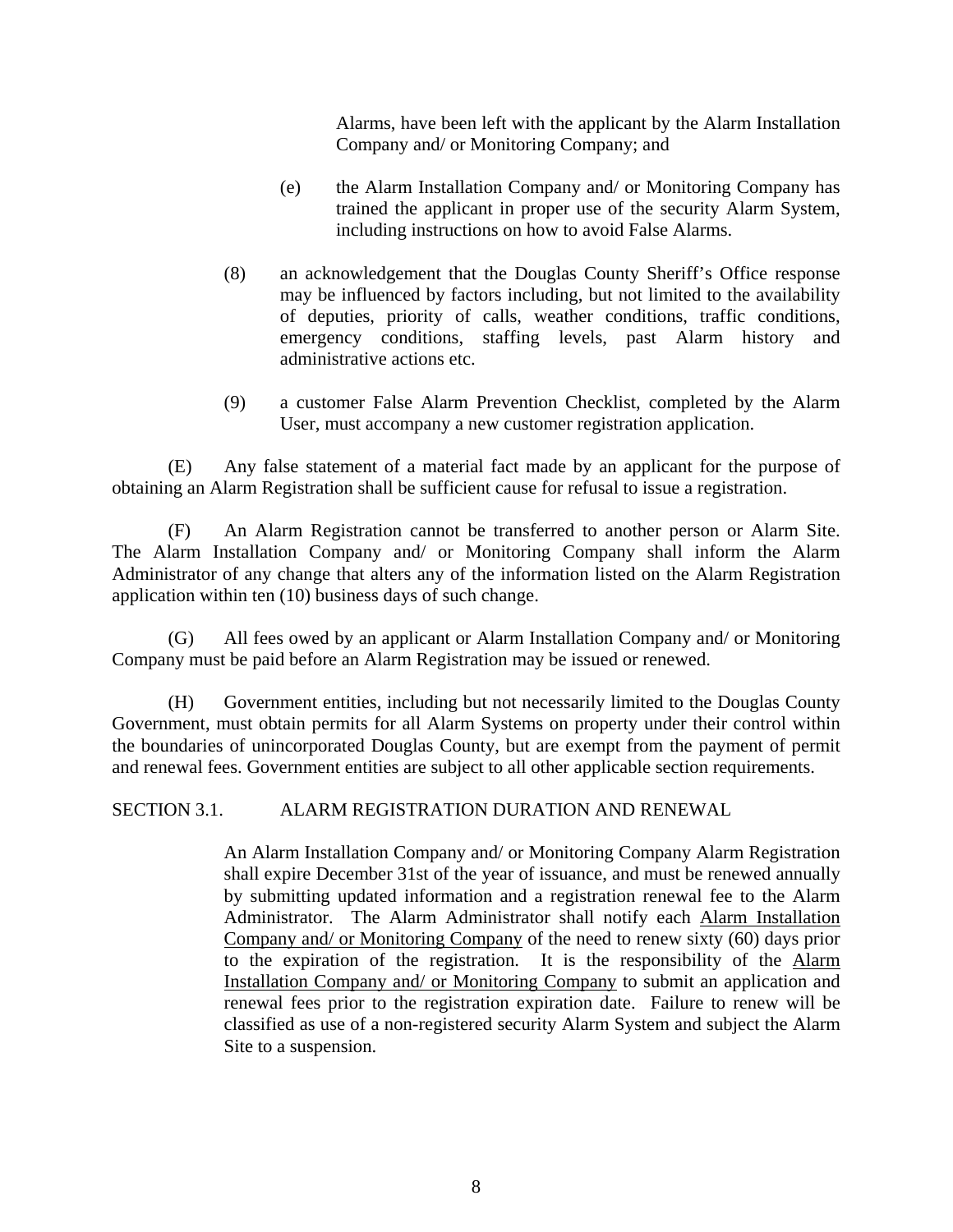### SECTION 4. DUTIES OF THE ALARM USER

- (A) An Alarm User shall:
	- (1) maintain the Alarm Site and the security Alarm System in a manner that will minimize or eliminate False Alarms;
	- (2) make every reasonable effort to have a responder to the security Alarm System's location within 30 minutes when requested by the law enforcement agency in order to:
		- (a) deactivate a security Alarm System;
		- (b) provide access to the Alarm Site; and/or;
		- (c) provide alternative security for the Alarm Site.
	- (3) Not activate a security Alarm System for any reason other than an occurrence of an event that the Alarm System was intended to report;
	- (4) provide names and telephone numbers to their Alarm Installation Company and/ or Monitoring Company of at least two individuals (if possible) who are able and have agreed to: (a) receive notification of a security Alarm System activation at any time; (b) respond to the Alarm Site within 30 minutes at any time in a safe manner; and (c) upon request can grant access to the Alarm Site and deactivate the Alarm System if necessary;

(B) An Alarm User shall adjust the mechanism or cause the mechanism to be adjusted so that an Alarm signal audible on the exterior of an Alarm Site will sound for no longer than ten (10) minutes after being activated.

(C) After two (2) False Alarms within a calendar year, the Alarm User must have an Alarm Installation Company and/ or Monitoring Company inspect and modify the Alarm System to be more False Alarm resistant or provide additional user training as appropriate and abide by provisions of Section 11 Reinstatement. [See Appendix A for Installers False Alarm Prevention Checklist]

- (D) An Alarm User shall not use Automatic Voice Dialers.
- (E) An Alarm User shall maintain at each Alarm Site, a set of written operating instructions for each security Alarm System.
- (F) All Alarm Users shall agree with the Alarm Installation Company and/ or Monitoring Company to go through an "acclimation period" for the first ten (10) business days after installation of an Alarm System during which time the Alarm Installation Company and/ or Monitoring Company will have no obligation to and will not respond to any Alarm signal from the Alarm Site, excluding panic, duress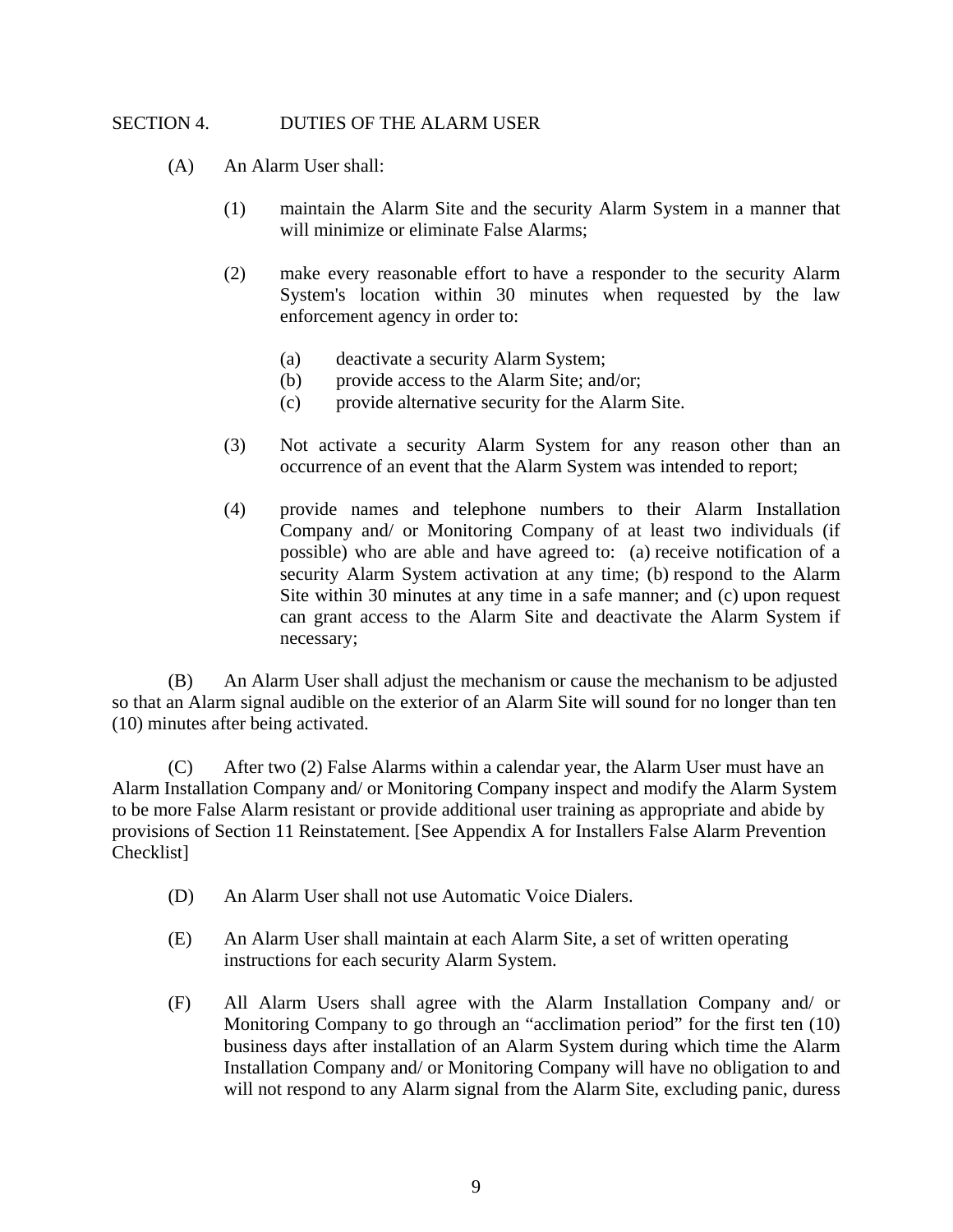and hold up signals, and will not make an Alarm Dispatch Request to law enforcement even if the Alarm signal is a result of an actual Alarm event. The Alarm Administrator has the authority to waive the acclimation period.

### SECTION 5. DUTIES OF ALARM INSTALLATION COMPANY AND MONITORING COMPANY

(A) Each Alarm Installation Company and/or Monitoring Company shall designate one individual as the Alarm Response Manager (ARM) for the company. The individual designated as the ARM shall be knowledgeable of the provisions of this Ordinance, as well as have the knowledge and authority to deal with False Alarm issues and respond to requests from the Alarm Administrator. The name, contact number and email address of the ARM shall be provided to the Alarm Administrator. Failure to comply within thirty (30) days after being notified in writing from the Alarm Administrator may result in the suspension of law enforcement response to the Alarm Installations Company's or Alarm Monitoring Company's Alarm Users.

(B) The Alarm Installation Company and/ or Monitoring Company shall provide written and oral instructions to each of its Alarm Users in the proper use and operation of their security Alarm Systems. Such instructions will specifically include all instructions necessary to turn the security Alarm System on and off and to avoid False Alarms.

(C) Upon the installation or activation of a security Alarm System, the Alarm Installation Company and/ or Monitoring Company shall distribute to the Alarm User information summarizing:

> (1) the applicable Ordinance relating to False Alarms, including the potential for penalties and revocation or suspension of an Alarm permit;

(2) how to prevent False Alarms;

(3) how to operate the security Alarm System; and

 (4) ensure that all Alarm Users of security Alarm Systems equipped with Duress, Holdup or Panic Alarm are given adequate training as to the proper use of the Duress, Holdup or Panic Alarm;

(5) verify all Burglar Alarms by utilizing ECV= Enhanced call Verification

 (D) After the effective date of this Ordinance, Alarm Installation Company's and/ or Monitoring Company's shall not program Alarm Systems so that they are capable of sending One Plus Duress Alarms. Monitoring Companies may continue to report One Plus Duress Alarms received from Alarm Systems programmed with One Plus Duress Alarms prior to enactment of this Ordinance. However, upon the effective date of this Ordinance, when a Takeover or Conversion occurs or if an Alarm User requests an Alarm System inspection or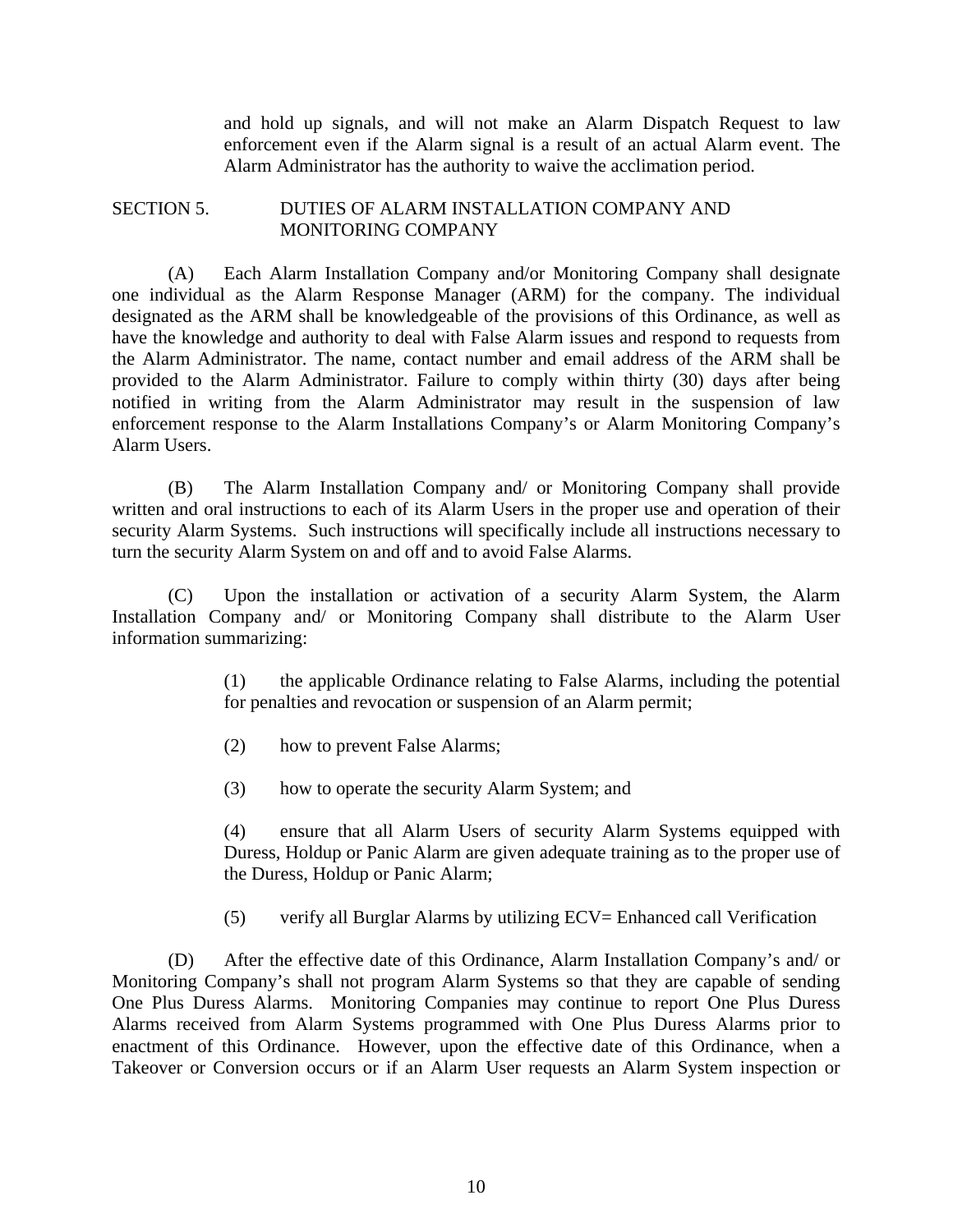modification pursuant to Section 4(C) of this Ordinance, an Alarm and/ or Monitoring Company must remove the One Plus Duress Alarm capability from such Alarm Systems.

 (E) After the effective date of this Ordinance, Alarm Installation Company's and/or Monitoring Company's shall not install a device to activate a Holdup Alarm, which is a single action, non-recessed button.

 (F) Ninety (90) days after enactment of this Ordinance Alarm Installation Company's and/ or Monitoring Company's shall, on new installations, use only Alarm control panel(s) which meets or exceeds ANSI/SIA CP-01- Control Panel Standard - Features for False Alarm Reduction.

 (G) An Alarm Installation Company and/ or Monitoring Company shall not use Automatic Voice Dialers to activate a law enforcement response.

 (H) After completion of the installation of a security Alarm System, the Alarm Installation Company and/or Monitoring Company employee shall review with the Alarm User the Customer False Alarm Prevention Checklist (Appendix B) or an equivalent checklist approved by the Alarm Administrator.

- (I) An Alarm Installation Company and/ or Monitoring Company shall:
	- (1) report Alarm signals by using telephone numbers designated by the Alarm Administrator;
	- (2) verify (ECV) all Burglar Alarms by utilizing ECV before requesting a deputy's response. The Douglas County Sheriff's Office may refuse to accept Burglar Alarms that have not been verified by ECV.
	- (3) communicate Alarm Dispatch Requests to the Douglas County Sheriff's Office in a manner and form determined by the Alarm Administrator;
	- (4) communicate Cancellations to the Douglas County Sheriff's Office in a manner and form determined by the Alarm Administrator;
	- (5) ensure that all Alarm Users of security Alarm Systems equipped with a Duress, Holdup or Panic Alarm are given adequate training as to the proper use of the Duress, Holdup or Panic Alarm;
	- (6) communicate any available information (north, south, front, back, floor, etc.) about the location on all Alarm signals related to the Alarm Dispatch Request;
	- (7) communicate type of Alarm activation (silent or audible, interior or perimeter);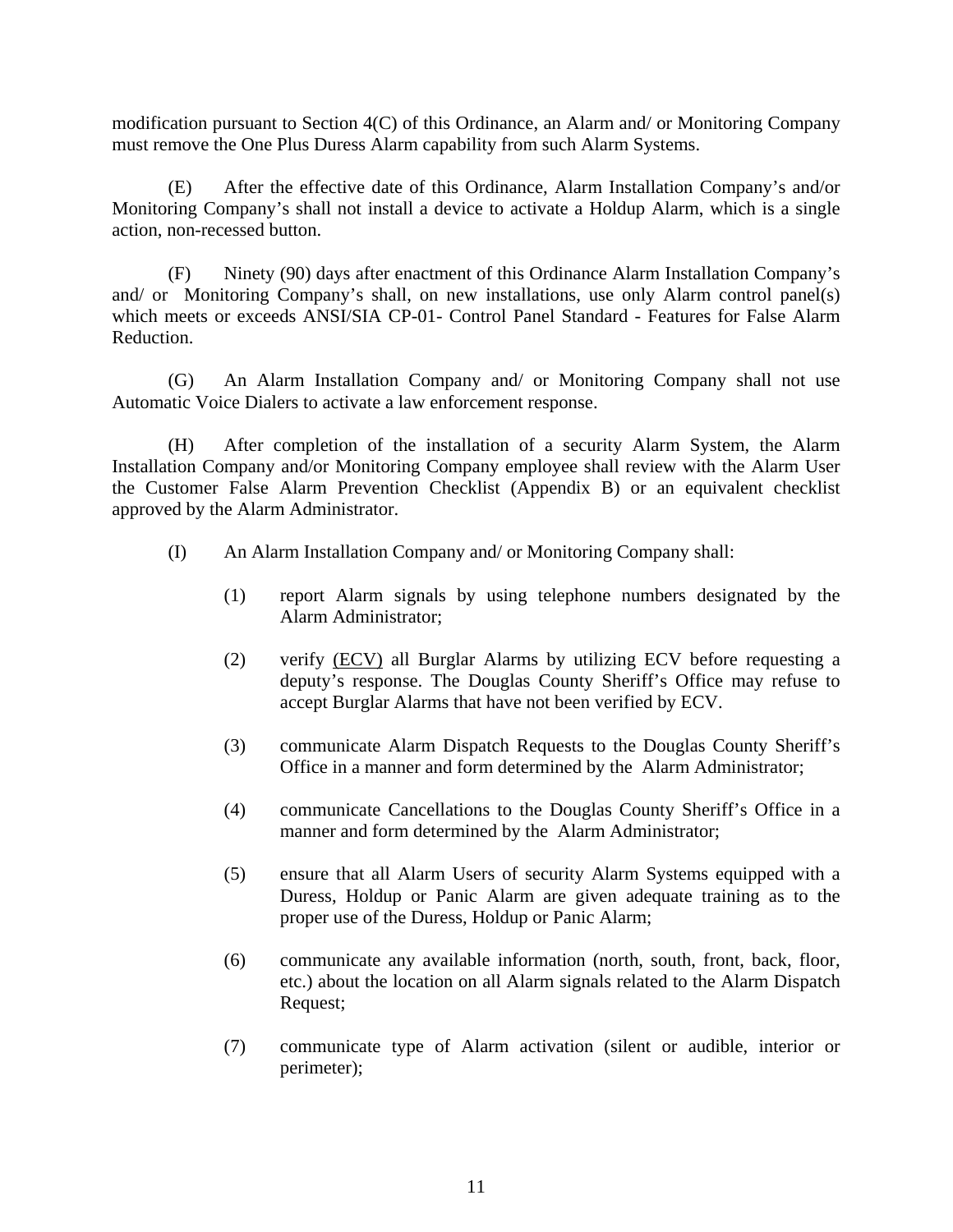- (8) provide an Alarm User registration number when requesting a deputy's dispatch;
- (9) after an Alarm Dispatch Request, promptly advise the Douglas County Sheriff's Office if the Alarm Installation Company and/ or Monitoring Company knows that the Alarm User or the responder is on the way to the Alarm Site;
- (10) give notice to the Alarm User or responder within 24 hours via mail, fax, telephone, electronic mail, text messaging or other means when an Alarm Dispatch Request is made; and
- (11) upon the effective date of this Ordinance, Monitoring Companies must maintain for a period of at least one (1) year from the date of the Alarm Dispatch Request, records relating to Alarm Dispatch Requests. Records must include the name, address and telephone number of the Alarm User, the Alarm System zone(s) activated, the time of Alarm Dispatch Request and evidence of an attempt to verify. The Alarm Administrator may request copies of such records for individually named Alarm Users. If the request is made within sixty (60) days of an Alarm Dispatch Request, the Alarm Installation Company and/ or Monitoring Company shall provide to the Alarm Administrator the requested records within three (3) business days of receiving the request. If the records are requested between sixty (60) days to one (1) year after an Alarm Dispatch Request, the Alarm Installation Company and/ or Monitoring Company shall furnish the requested records within thirty (30) days of receiving the request.
- (12) upon the effective date of this Ordinance, Monitoring Companies must immediately provide the Sheriff's Office with the names and phone numbers of the Alarm User's emergency contacts, at the time of the Alarm Dispatch Request or within 20 minutes after the Alarm Dispatch Request if the Sheriff's Office calls back to request the information.

(J) An Alarm Installation Company and/or Monitoring Company that purchases Alarm System accounts from another person shall notify the Alarm Administrator of such purchase and provide details as may be reasonably requested by the Alarm Administrator within ten  $(10)$  business days of the purchase.

(K) An Alarm Installation Company and/or Monitoring Company shall provide the Alarm Administrator with a complete list of active customers, annually, as part of their collection of their Alarm Users annual registration fee renewal and to assist the Alarm Administrator with creating and maintaining the law enforcement's tracking database. The customer information will be provided in a format the Alarm Installation Company and/ or Monitoring Company is capable of producing and will include the following:

(1) Permit Number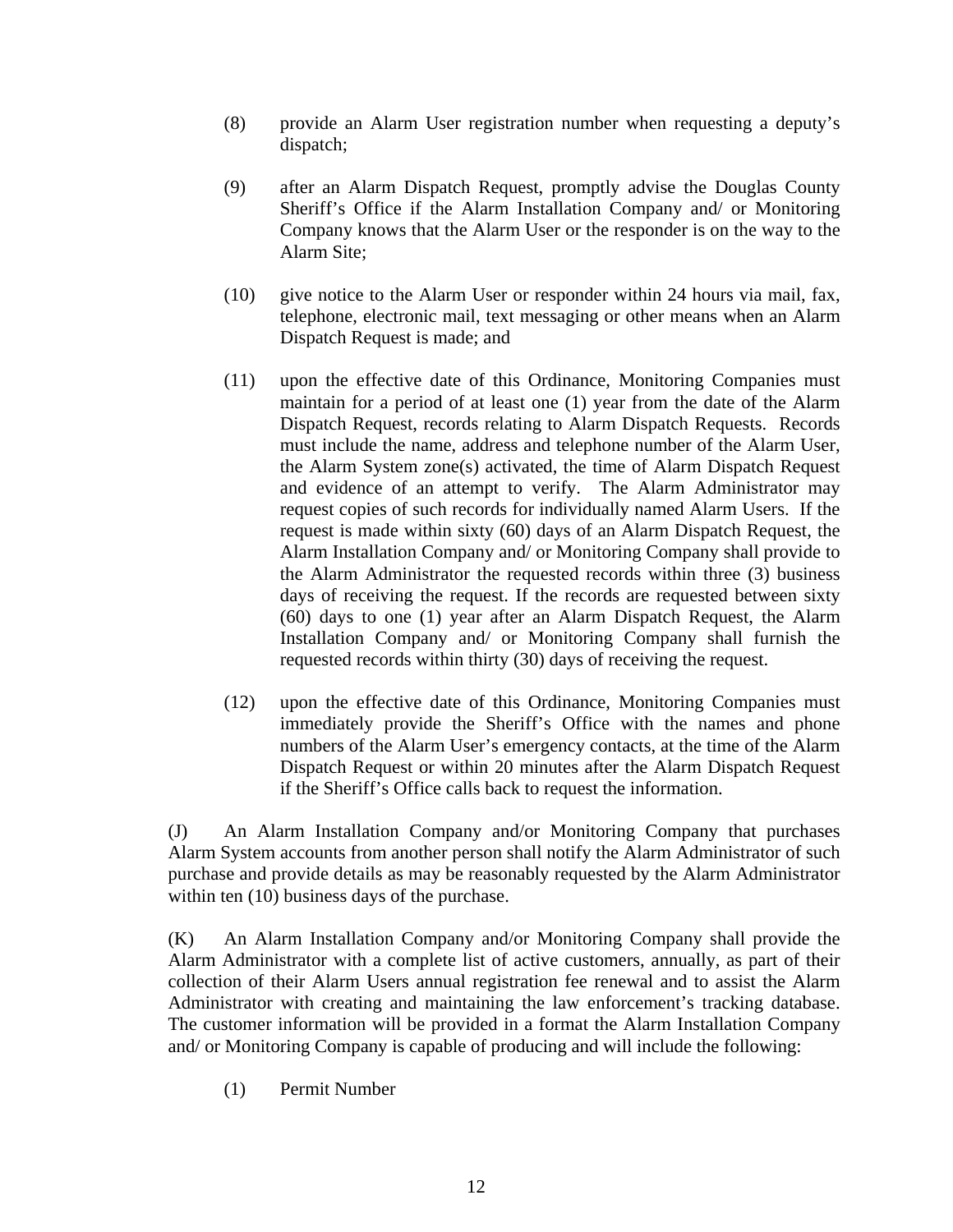- (2) Customer name
- (3) Alarm Site address
- (4) Installation or activation date
- (5) Alarm company License number

### SECTION 5.1 LICENSE OR LICENSING

 All Alarm Installation Company and/ or Monitoring Company shall pay an annual registration fee of \$100.00 to The Douglas County Sheriff's Office. The Alarm Administrator shall issue a registration license to each applicant that successfully submits a registration form provided by the Alarm Administrator and the registration fee. The Alarm Administrator will notify each Alarm Company thirty (30) days prior to the annual renewal date.

### SECTION 6. DUTIES AND AUTHORITY OF THE ALARM ADMINISTRATOR

- (A) The Alarm Administrator shall:
	- (1) designate a manner, form and telephone numbers for the communication of Alarm Dispatch Requests; and
	- (2) establish a procedure to accept Cancellation of Alarm Dispatch Requests.

 (B) The Alarm Administrator shall establish a procedure to record such information on Alarm Dispatch Requests necessary to permit the Alarm Administrator to maintain records, including, but not limited to, the information listed below:

- (1) identification of the registration number for the Alarm Site;
- (2) identification of the Alarm Site;
- (3) date and time Alarm Dispatch Request was received, including the name of the Alarm Installation Company and/ or Monitoring Company and the Monitoring operator name or number;
- (4) date and time of a deputy's arrival at the Alarm Site;
- (5) zone and zone description, if available;

 (6) identification of the responsible Alarm Installation Company and/ or Monitoring Company;

(7) disposition of Alarm for example no criminal activity observed.

 (C) The Alarm Administrator shall establish a procedure for the notification to the Alarm User after every False Alarm. The notice shall include the following information: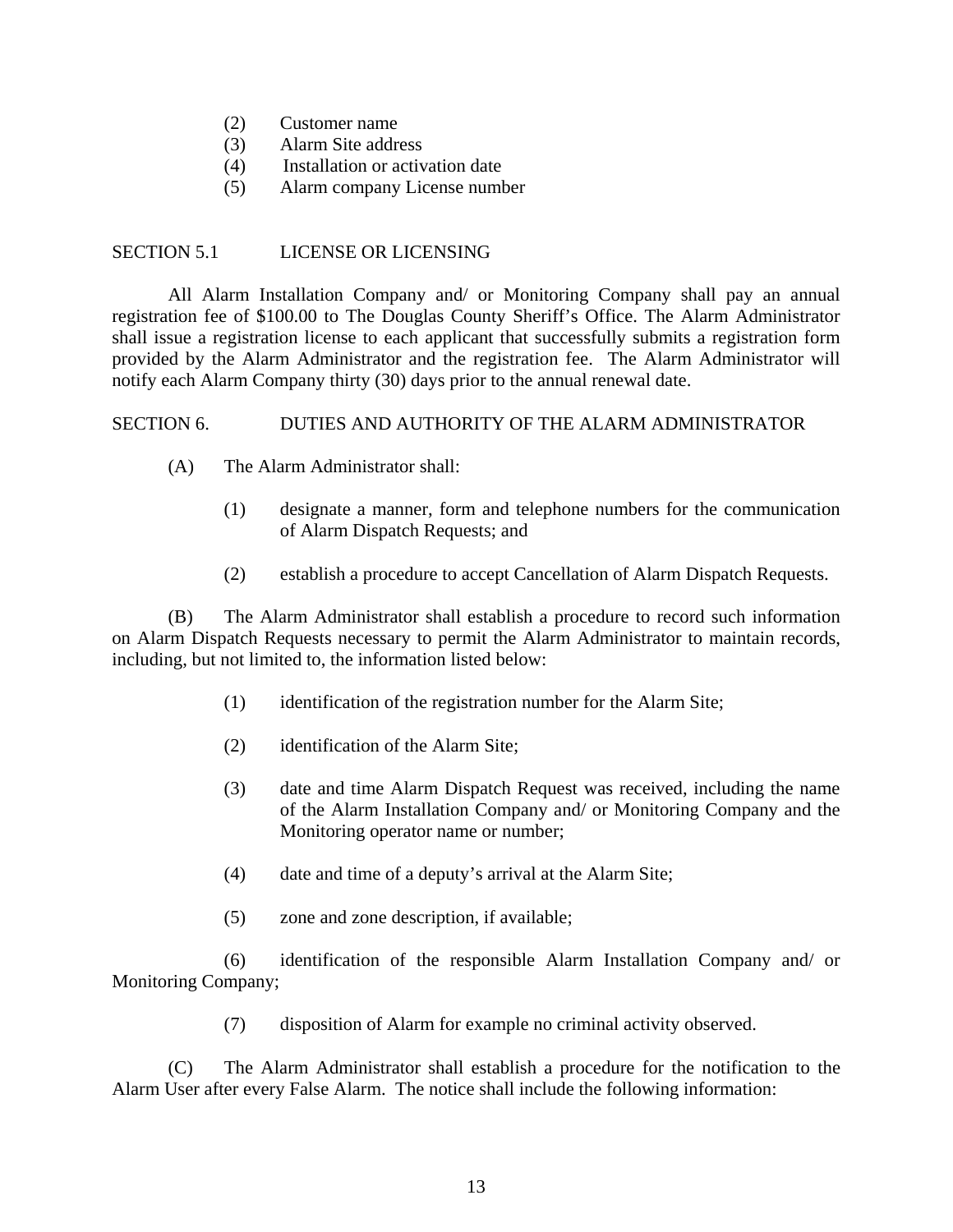- (1) the date and time of a deputy's response to the False Alarm; and
- (2) the number of False Alarms at the location; and
- (3) after two (2) False Alarms a statement notifying the Alarm Installation Company and/ or Monitoring Company and the Alarm User that the Alarm Site has been placed on suspension, and will include information about reinstatement.

 (D) The Alarm Administrator may require a conference with an Alarm User and the Alarm Installation Company and/ or Monitoring Company responsible for the repair or Monitoring of the Alarm System to review the circumstances of each False Alarm.

 (E) The Alarm Administrator may require an Alarm User to remove a Holdup Alarm that is a single action, non-recessed button, if a false Holdup Alarm has occurred.

 (F) The Alarm Administrator will make a copy of this Ordinance and/or an Ordinance summary sheet available to the Alarm User.

(G) The Alarm Administrator shall have the authority to exempt an Alarm System from the provisions of this Ordinance upon the presentation to the Alarm Administrator of satisfactory evidence that the Alarm System will not result in an Alarm Dispatch Request to the Douglas County Sheriff.

(H) Within ninety (90) days of the adoption of this ordinance the Alarm Administrator shall create a procedure to exempt eligible seniors from this ordinance.

### SECTION 7. FEES FOR SERVICES

(A) Burglar

The Alarm Site shall be subject to re-registration fees for services, depending on the number of False Alarms within a one year calendar period (permit period) based upon the following schedule:

| (1) | <b>False Alarm Fees</b> |                                                         |  |
|-----|-------------------------|---------------------------------------------------------|--|
|     | # of False Alarms       | Fees for service                                        |  |
|     |                         | Complimentary<br>Complimentary (suspension letter sent) |  |

 (Alarm will be suspended after two (2) False Alarms) See Section 11. Reinstatement

(B) Holdup Alarms, Panic Alarms and Robbery Alarms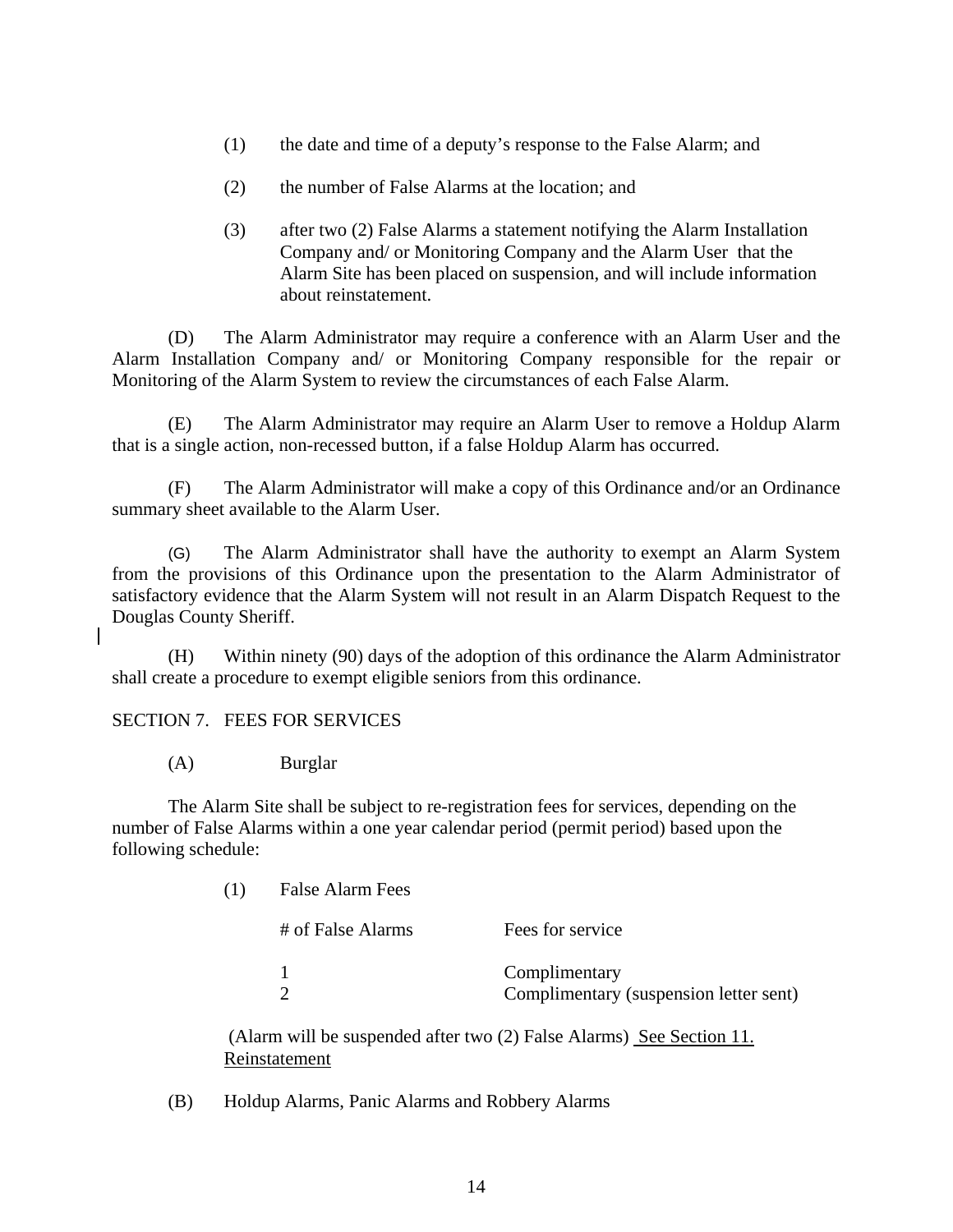Activation of a Holdup Alarm, Panic Alarm or a Robbery Alarm (bank, hold up or Panic Alarm) shall be deemed an intentional act. A fee assessed to the Alarm User shall be imposed on every False Holdup, Panic and Robbery Alarms that generates a law enforcement response.

Fee schedule for: Holdup Alarms, Panic Alarms and Robbery Alarms at commercial properties.

1 – 3 false Alarms within a one year calendar period…………………...\$100

4 – Or more false Alarms within a one year calendar period …………. \$200

(C) Non-registered Alarm Systems

Any person or Alarm Installation Company and/ or Monitoring Company operating a nonregistered Alarm System will be subject to a fee of \$100 for each False Alarm in addition to any other fee. The Alarm Administrator may waive this additional fee for a non-registered system if the Alarm User successfully submits an application for Alarm Registration within ten (10) business days after notification of such violation and pays the registration fee.

 (D) If Cancellation occurs prior to a deputy arriving at the scene, this shall be counted as a False Alarm. All Alarm Dispatch Requests once accepted by Douglas County Communications count as a False Alarm unless the Alarm is found to be valid.

 (E) The Alarm Installation Company and/ or Monitoring Company shall be issued a fee of \$100 for each failure to verify Alarm System signals as specified in Section 5(I)(2).

 (F) The Alarm Installation Company and/ or Monitoring Company shall be issued a fee of \$200 if the Alarm Administrator determines that an Alarm Installation Company and/ or Monitoring Company employee knowingly made a false statement concerning the inspection of an Alarm Site or the performance of an Alarm System.

(G) Notice of the right of appeal under this Ordinance will be included with any fees.

 (H) All registration fees, renewal registration fees, service fees or fines assessed under this Section are due within thirty (30) days of written notice unless otherwise noted. A late fee of \$25 shall be accessed for each individual registration fee due and all other fees due that are not paid within thirty (30) days. An additional late fee of \$25 shall be accessed on all late fees not paid within 30 days of written notice.

# SECTION 8. NOTIFICATION

The Alarm Administrator shall notify the Alarm User in writing after every False Alarm.

The Alarm Administrator will notify the Alarm User and the Alarm Installation Company and/ or Monitoring Company in writing after Alarm response has been suspended, including for Duress, Holdup, Panic and Robbery Alarms. This notice of suspension will also include the amount of the fee (if applicable) or re-registration and a description of the appeals procedure available to the Alarm User and the Alarm Installation Company and/ or Monitoring Company.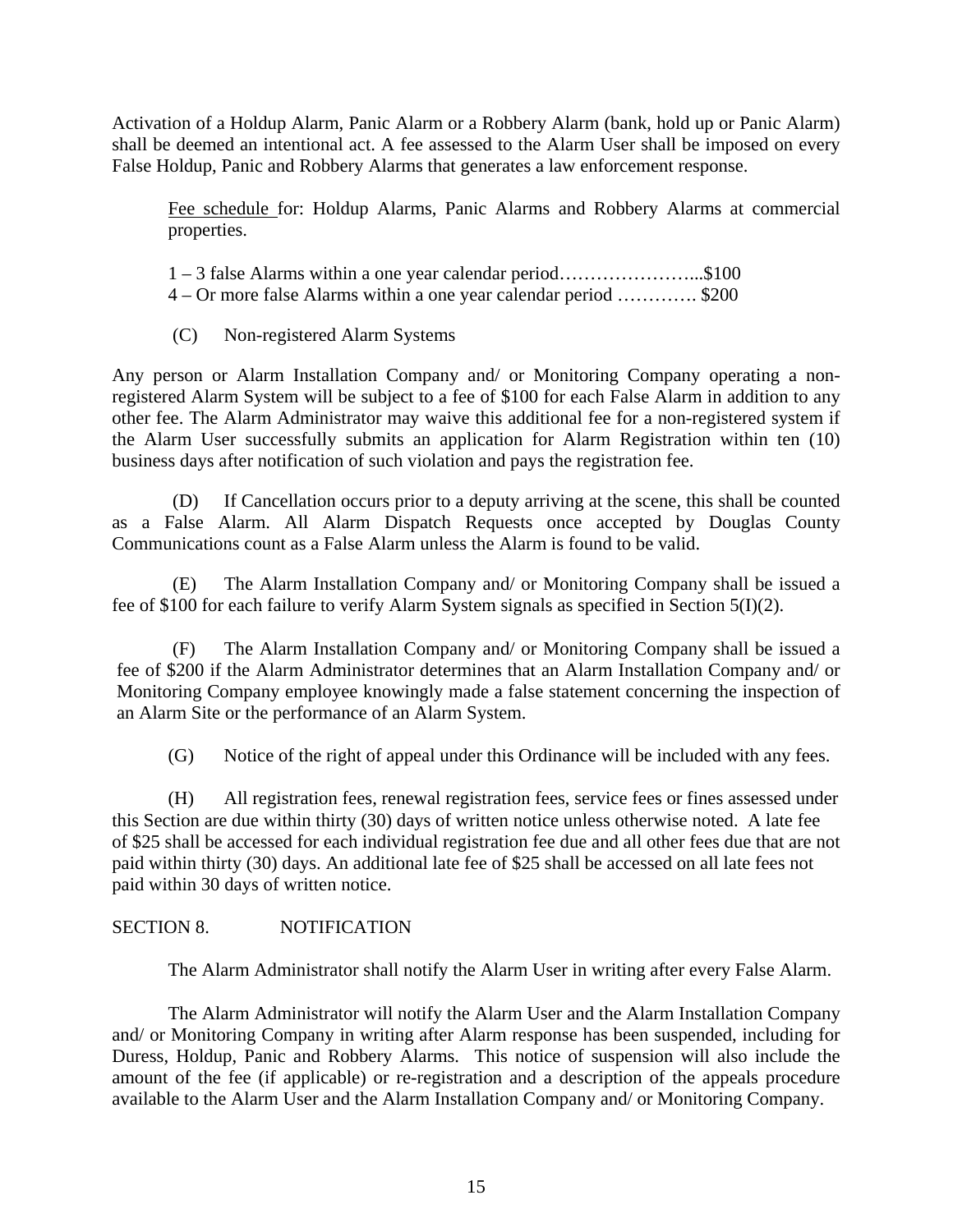### SECTION 9. SUSPENSION OF RESPONSE

 (A) The Alarm Administrator may suspend Douglas County Sheriff's Office response to an Alarm Site by revoking the Alarm Registration if it is determined that:

- (1) the Alarm User has two (2) or more False Alarms in a calendar year;
- (2) there is a statement of a material fact known to be false in the application for a registration;
- (3) the Alarm User has failed to pay any fee assessed under Section 7; or
- (4) the Alarm User has failed to submit a written letter from an Alarm Installation Company and/ or Monitoring Company, stating that the security Alarm System has been inspected and repaired (if necessary) and/or additional training has been conducted by the Alarm Installation Company and/ or Monitoring Company.
- (5) The Alarm User has selected an Alarm Installation Company and/ or Monitoring Company that does not have a valid Douglas County Sheriff's Office Alarm registration license.

 (B) An Alarm Installation Company and/ or Monitoring Company commits an offense if it operates an Alarm System during the period in which the Alarm Registration is suspended and is subject to enforcement and penalties set in Sections 7 and 12. An Alarm Installation Company and/ or Monitoring Company commits an offense if it continues Alarm Dispatch Requests to an Alarm Site after notification by the Alarm Administrator that the registration has been suspended. The Alarm Installation Company and/ or Monitoring Company will receive a \$100 fee for each dispatch to an Alarm Site that is not registered or registration is suspended and is subject to enforcement and penalties set forth in Section 12. If the \$100 fee is not paid within 30 days, the Alarm Installation Company and/ or Monitoring Company may have their registration license suspended.

 (C) Unless there is separate indication that there is a crime in progress, the Douglas County Sheriff's Office will refuse a deputy response to an Alarm Dispatch Request at an Alarm Site for which the Alarm Registration is suspended.

 (D) If the Alarm Registration is reinstated pursuant to Section 11, the Alarm Administrator may again suspend Douglas County Sheriff's Office response to the Alarm Site by again suspending the Alarm Registration if it is determined that two (2) False Alarms have occurred within the same registration year.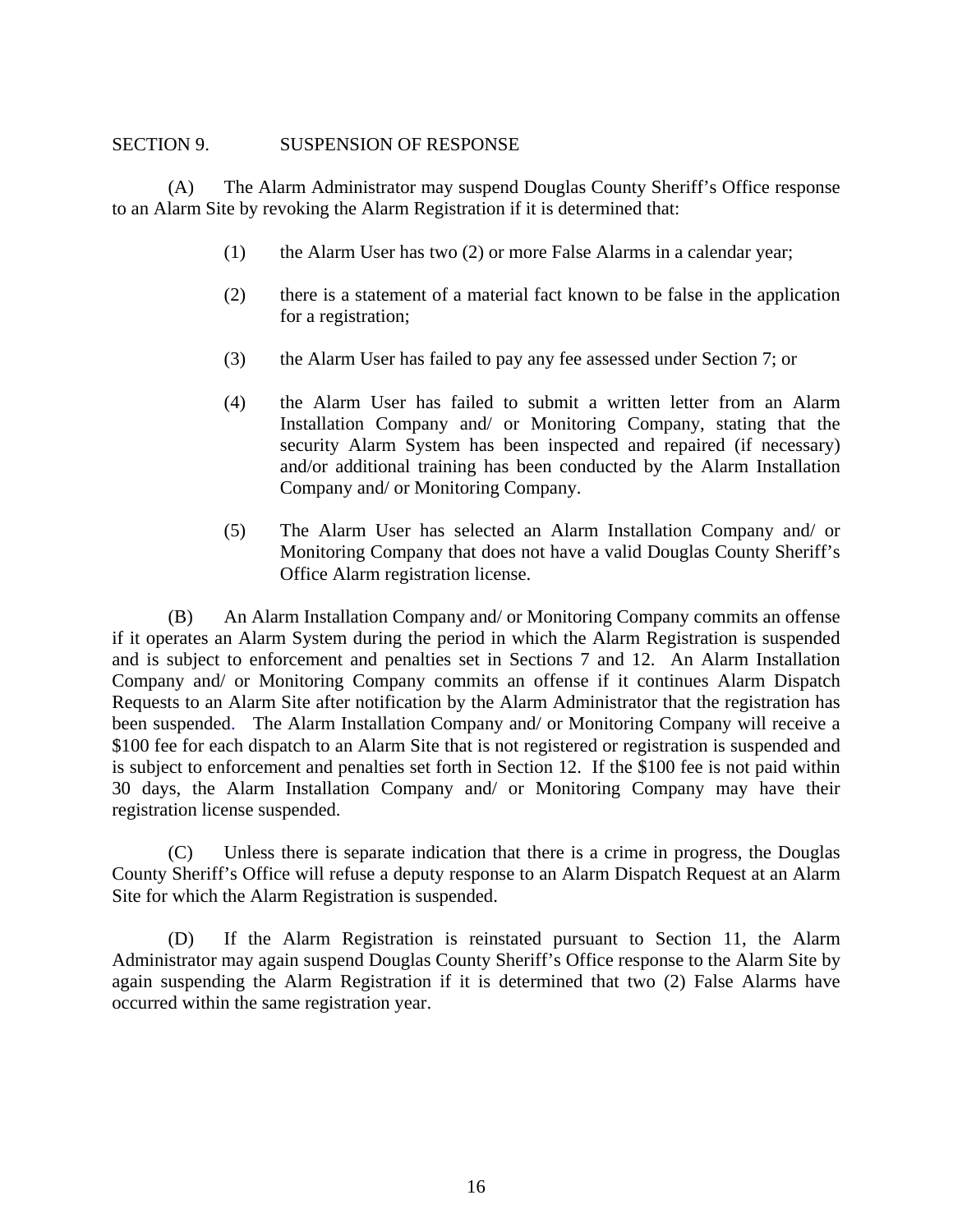#### SECTION 10. APPEALS

(A) If the Alarm Administrator assesses a fee or denies the issuance, renewal or reinstatement of an Alarm Registration, the Alarm Administrator shall send by United States Postal Service Registered Mail a written notice of the action and a statement of the right to an appeal to the affected applicant or Alarm User and the Alarm Installation Company and/ or Monitoring Company.

(B) The Alarm User, Alarm Installation Company and/ or Monitoring Company may appeal an assessment of a fee or the suspension of an Alarm Registration to the Alarm Administrator by setting forth in writing the reasons for the appeal within fifteen (15) business days after receipt of the fee or notice of suspension.

(C) The Alarm User or the Alarm Installation Company and/ or Monitoring Company may appeal the decision of the Alarm Administrator to the Sheriff or designee as follows:

- (1) The applicant, Alarm User, Alarm Installation Company and/ or Monitoring Company may file a written request for a review by paying an appeal fee of \$25 and setting forth the reasons for the appeal. The appeal must be made within fifteen (15) business days after the date of notification of the decision from the Alarm Administrator. Appeal fees will be returned to the appealing Alarm User, Alarm Installation Company or Monitoring Company if the appeal is upheld.
- (2) The Sheriff or designee shall review the finding of the Alarm Administrator within thirty (30) days of the receipt of the request and consider the evidence by any interested person(s). The Sheriff or designee shall make his decision on the basis of the preponderance of evidence presented. The Sheriff or designee must render a decision within fifteen (15) days. The Sheriff or designee shall affirm or reverse the decision of the Alarm Administrator and issue his decision in writing to the appealing party via United States Postal Service Registered Mail.

 (D) Filing of a request for appeal shall stay the action by the Alarm Administrator revoking an Alarm Registration or requiring payment of a fee, until the Sheriff or designee has completed his review. If a request for appeal is not made within the fifteen (15) business day period, the action of the Alarm Administrator is final.

 (E) Alarm Administrator or Sheriff or designee may adjust the count of False Alarms for good cause including, but not limited to:

- (1) Evidence that a False Alarm was caused by action of a communication services provider (i.e. telephone, cellular, cable company);
- (2) Evidence that a False Alarm was caused by power outage lasting longer than four (4) hours or severe weather such as a tornado or earthquake;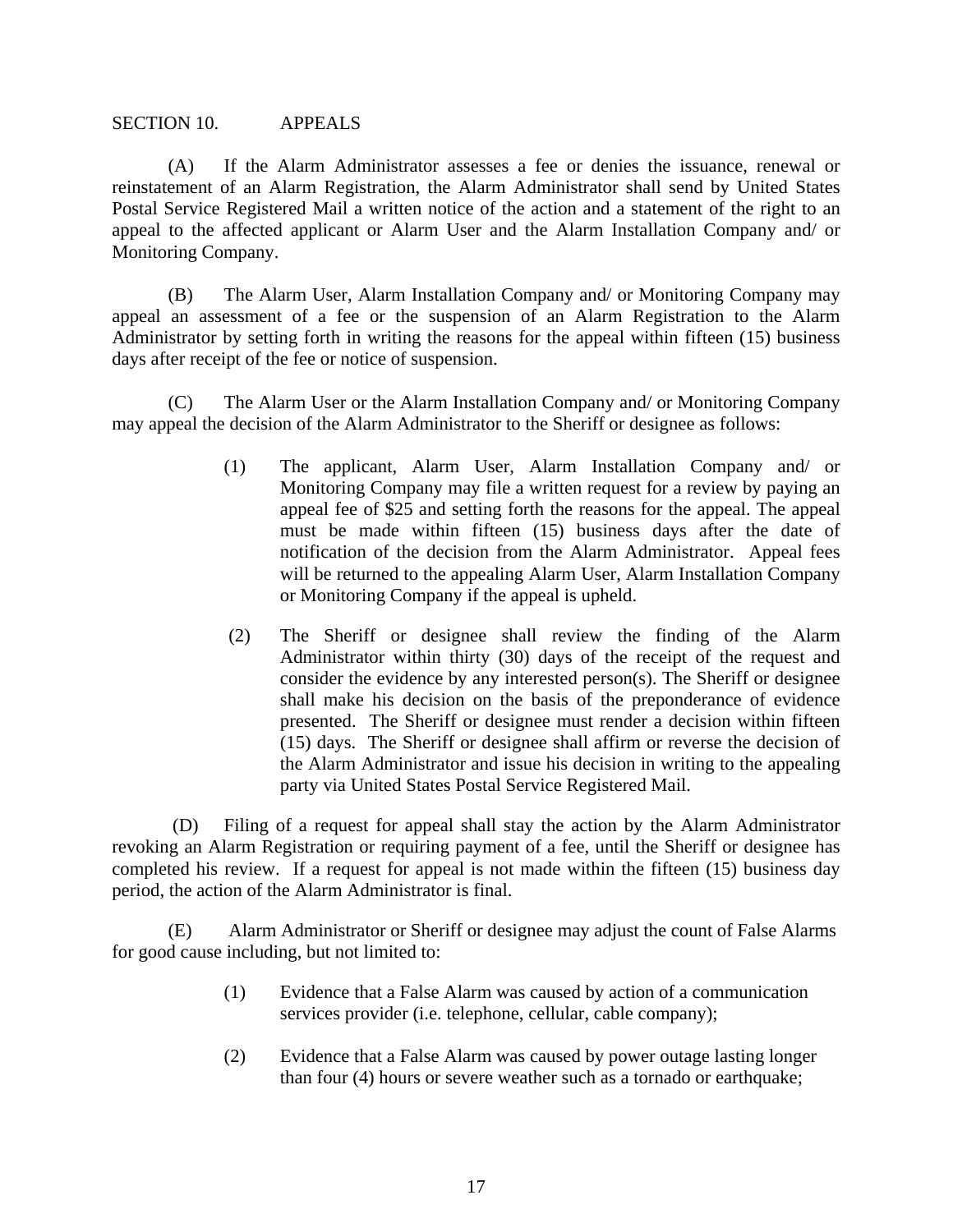- (3) Evidence that the Alarm Dispatch Request was not a False Alarm;
- (4) Evidence that the deputy response was not completed;
- (5) Evidence that the Alarm User remitted payment to the Alarm Installation Company and/ or Monitoring Company intended to pay for the registration and the Alarm Installation Company and/ or Monitoring Company failed to pass on the registration to the Alarm Administrator.

(F) With respect to fees of an Alarm Installation Company and/ or Monitoring Company the Alarm Administrator or Sheriff or designee may take into consideration whether the Alarm Company had engaged in a consistent pattern of violations.

## SECTION 11. REINSTATEMENT

 (A) A person whose Alarm Registration has been suspended may, at the discretion of the Alarm Administrator or the Sheriff or designee, have the Alarm Registration reinstated by the Alarm Administrator or the Sheriff or designee if the person:

- (1) submits a new application and pays a \$100.00 reinstatement fee. The Alarm User is still subject to all annual renewal registration fees collected by their Alarm Installation Company and/ or Monitoring Company;
- (2) pays, or otherwise resolves, all outstanding citations, fees; and
- (3) submits a letter from an Alarm Installation Company and/ or Monitoring Company, stating that the security Alarm System has been inspected and repaired (if necessary) by the Alarm Installation Company and/ or Monitoring Company;

 (B) In addition, the Alarm Administrator may require one or more of the following as a condition to reinstatement:

- (1) upgrade the Alarm control panel to meet SIA Control Panel Standard CP-01;
- (2) a written statement from an independent inspector designated by the Sheriff or designee that the security Alarm System has been inspected and is in good working order;
- (3) confirmation that all motion detectors are "dual technology" type;
- (4) confirmation that the security Alarm System requires two independent zones to trigger before transmitting an Alarm signal to the Alarm Installation Company and/ or Monitoring Company;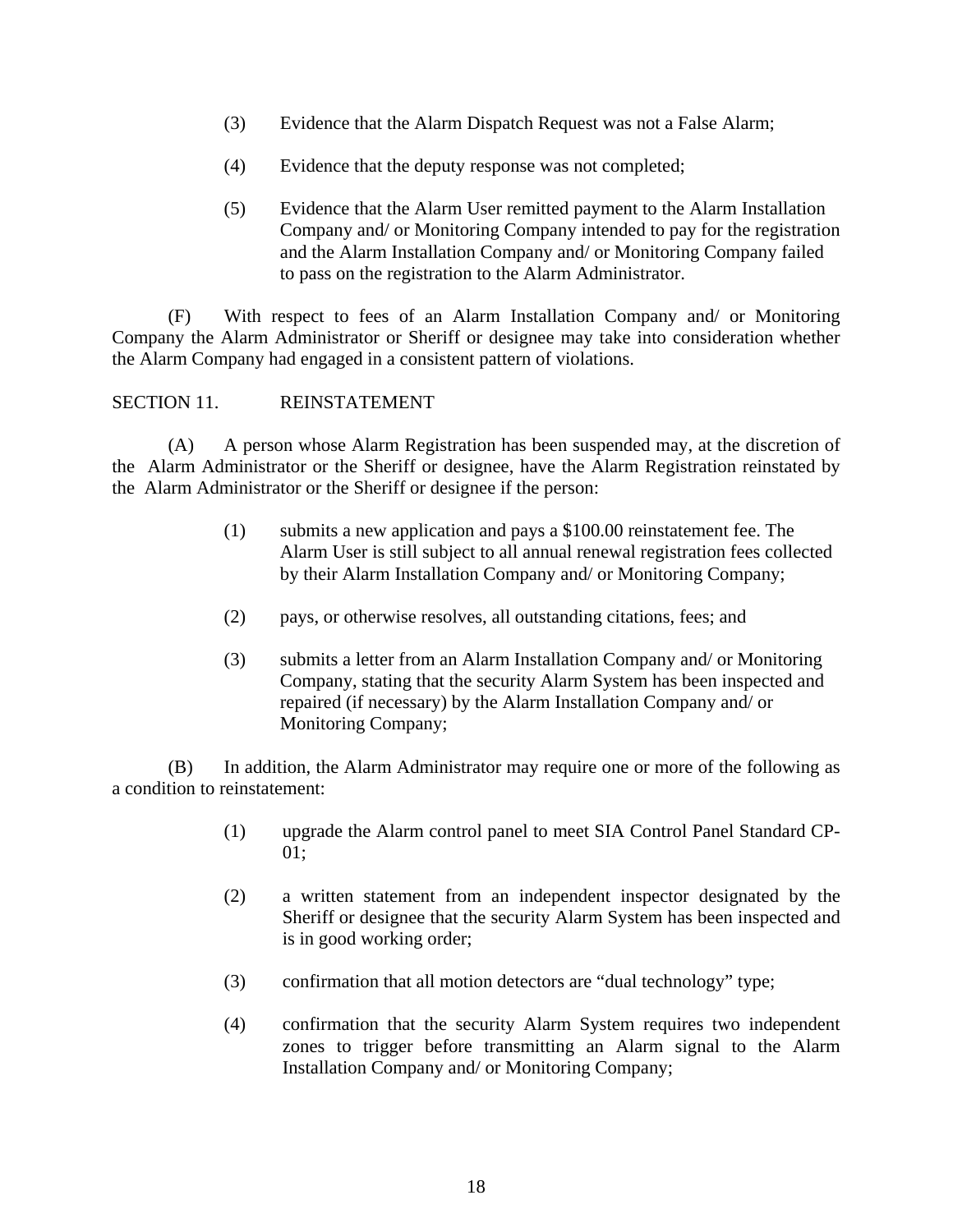- (5) confirmation that the security Alarm System requires two independent detectors to trigger before transmitting an Alarm signal to the Alarm Installation Company and/ or Monitoring Company;
- (6) certification that the Alarm Installation Company and/ or Monitoring Company will not make an Alarm Dispatch Request unless the need for a deputy is confirmed by a listen-in device;
- (7) certification that the Alarm Installation Company and/ or Monitoring Company will not request an Alarm Dispatch unless the need for a deputy is confirmed by a camera device; or
- (8) certification that the Alarm Installation Company and/ or Monitoring Company will not make an Alarm Dispatch Request unless the need for a deputy is confirmed by a person at the Alarm Site; or
- (9) the Alarm User successfully completes an alarm awareness class and test.

#### SECTION 12. ENFORCEMENT AND PENALTIES

 Any act or omission in violation of any of the provisions of this Ordinance shall constitute a class 2 petty offense and, upon conviction thereof, shall be punishable by a fine not to exceed \$ 250 for each separate violation.

#### SECTION 12.5 DISPOSITION OF FINES

 All fines imposed and collected pursuant to Section 12 of this Ordinance shall be paid to the Douglas County Treasurer.

#### SECTION 13. CONFIDENTIALITY

 In the interest of public safety, all information contained in and gathered through the Alarm Registration applications and applications for appeals shall be held in confidence by all employees or representatives of the Douglas County Sheriff's Office and by any third-party administrator or employees of a third-party administrator with access to such information to the extent permissible by law.

#### SECTION 14. GOVERNMENT IMMUNITY

 Alarm Registration is not intended to, nor will it, create a contract, duty or obligation, either expressed or implied, of response. Any and all liability and consequential damage resulting from the failure to respond to a notification is hereby disclaimed and governmental immunity as provided by law is retained. By applying for an Alarm Registration, the Alarm User and Alarm Installation Company and/ or Monitoring Company acknowledges that Douglas County Sheriff's Office response may be influenced by factors such as: the availability of deputy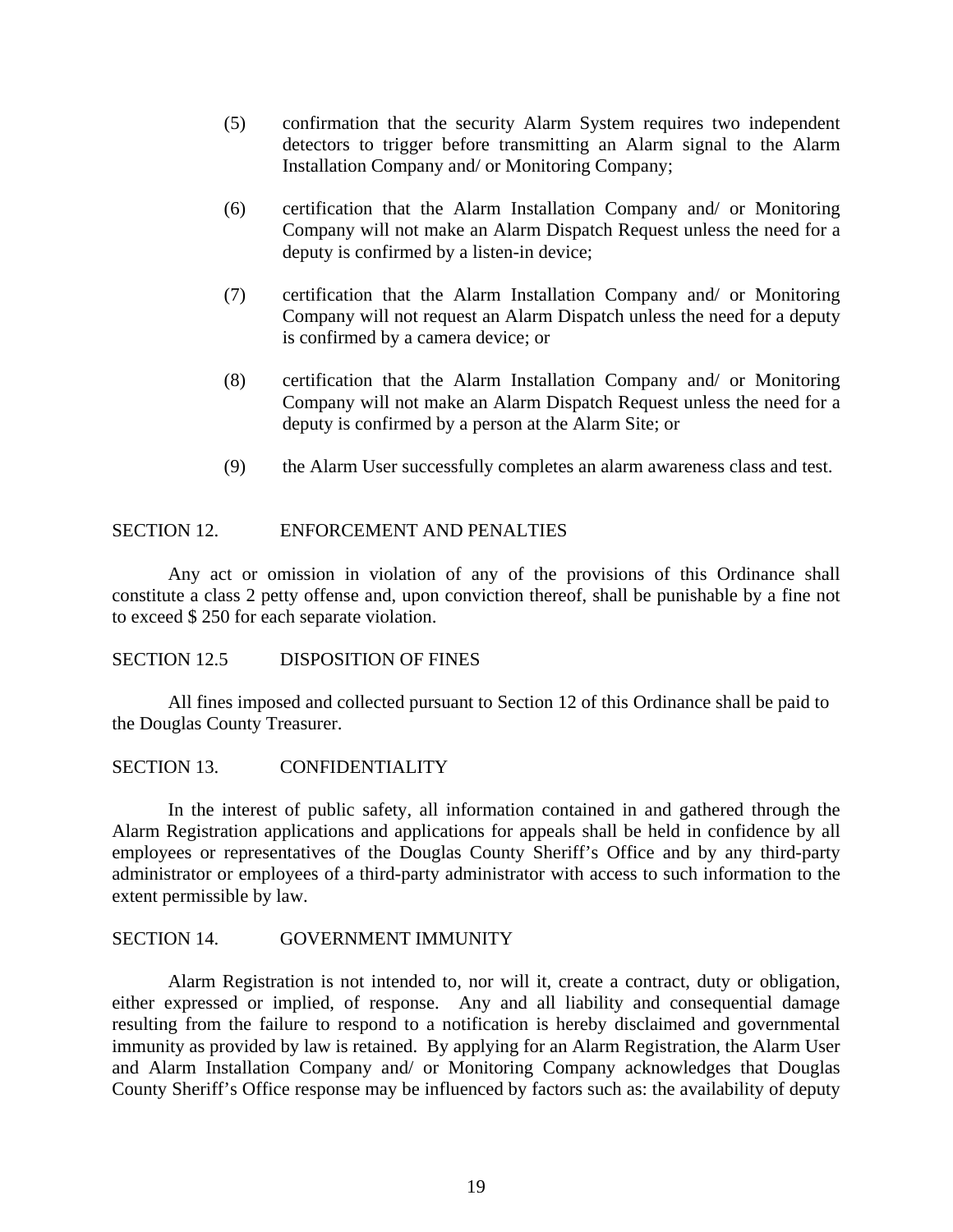units, priority of calls, weather conditions, traffic conditions, emergency conditions, staffing levels, prior response history and administrative actions.

### SECTION 15. SEVERABILITY

The provisions of this Ordinance are severable. If a court determines that a word, phrase, clause, sentence, paragraph, subsection, section, or other provision is invalid or that the application of any part of the provision to any person or circumstance is invalid, the remaining provisions and the application of those provisions to other persons or circumstances are not affected by that decision.

Ordinances in conflict herewith are hereby repealed to the extent of such conflict. This Ordinance shall take effect 30 days from the date of publication after its second reading.

**INTRODUCED, READ AND ADOPTED ON FIRST READING** ON THE 11th day of December, 2007 and ordered published in full in the Douglas County News-Press in Castle Rock, Douglas County, Colorado.

### **THE BOARD OF COUNTY COMMISSIONERS OF THE COUNTY OF DOUGLAS COLORADO**

 $BY:$ 

Steven A. Boand, Chair

\_\_\_\_\_\_\_\_\_\_\_\_\_\_\_\_\_\_\_\_\_\_\_\_\_\_\_\_\_\_

**ATTEST**:

Deputy Clerk to the Board

# **ADOPTED, AS AMENDED, ON SECOND AND FINAL READING ON JANUARY 23<sup>rd</sup>**, 2008, and ordered published in full in the Douglas County News-Press.

### **THE BOARD OF COUNTY COMMISSIONERS OF THE COUNTY OF DOUGLAS COLORADO**

 $BY:$ 

Melanie A. Worley, Chair

\_\_\_\_\_\_\_\_\_\_\_\_\_\_\_\_\_\_\_\_\_\_\_\_\_\_\_\_\_\_

# **ATTEST**:

Deputy Clerk to the Board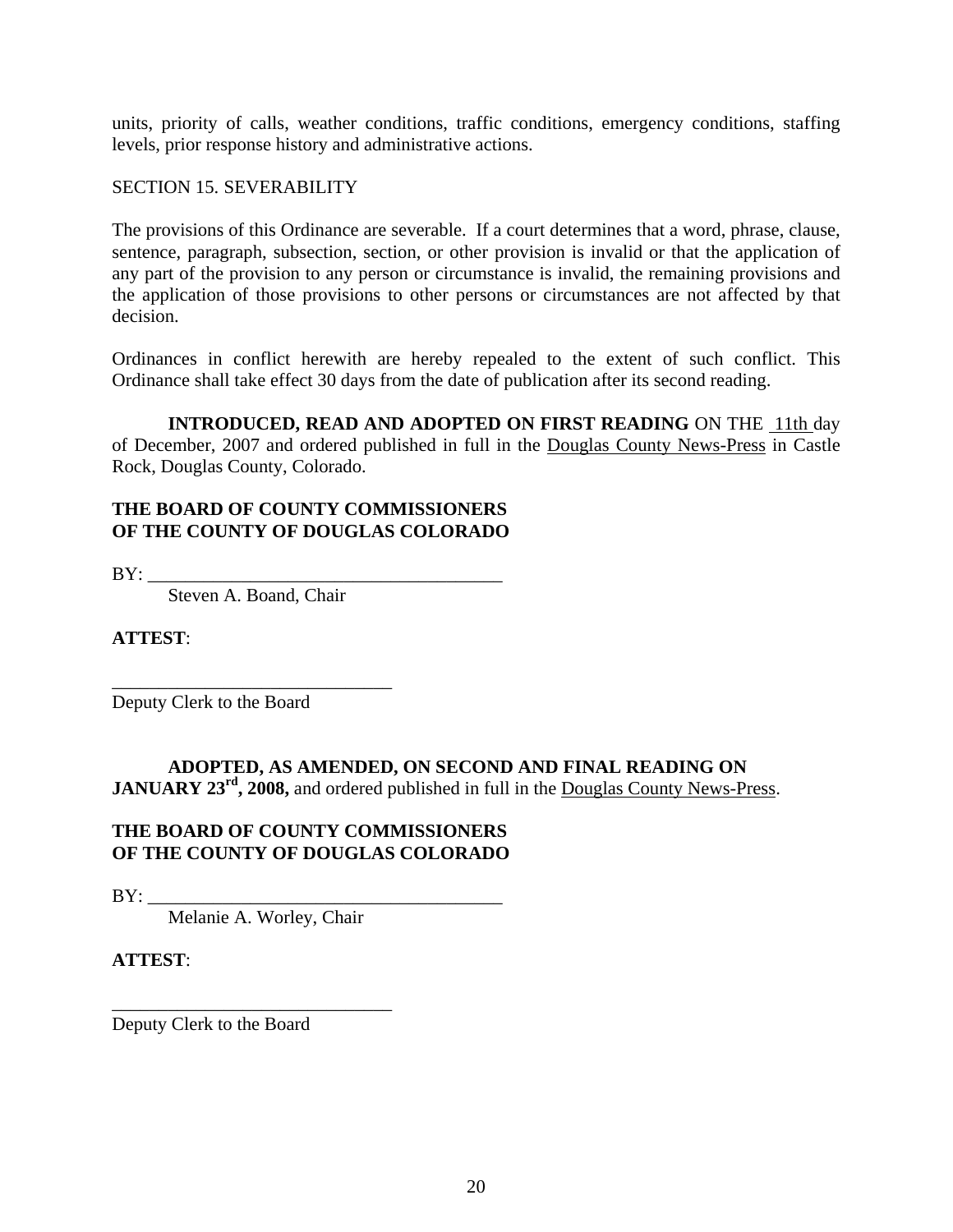### **CERTIFICATE**

 I hereby certify that the foregoing Ordinance No. O-007-004 was introduced, read and adopted on first reading at the regulation meeting of the Board of County Commissioners of the County of Douglas on December 11, 2007, and the same was published in full in the Douglas County News-Press, a newspaper of general circulation published in Douglas County, on December 20, 2007, and thereafter was adopted, as amended, on second and final reading at a regular public hearing of the Board of County Commissioners of the County of Douglas held on January 23, 2008. Said Ordinance was published in full on February 7, 2008. Said Ordinance went into effect on March 8, 2008.

Deputy Clerk to the Board

State of Colorado ) )ss. County of Douglas )

Subscribed and sworn to before me this \_\_\_\_\_ day of February, 2008, by Melissa Pelletier, Deputy Clerk to the Board.

Notary Public

My Commission expires:

### CERTIFICATION

 I, Melissa Pelletier, Douglas County Deputy Clerk to the Board, do hereby certify that the foregoing Ordinance No. O-007-004, entitled: **AN ORDINANCE FOR THE REGULATION AND LICENSING OF ALARM SYSTEMS IN THE UNINCORPORATED AREAS OF DOUGLAS COUNTY; ESTABLISHING REGISTRATION AND LICENSING PROCEDURES AND FEES FOR ALARM INSTALLATION COMPANIES AND/OR MONITORING COMPANIES; OPERATIONAL STANDARDS FOR ALARM SYSTEMS; AND PRESCRIBING THE PENALTIES FOR VIOLATIONS THEREOF**, is a true, correct and complete copy from the records in my office, that said Ordinance was duly adopted by the Board of County Commissioners of Douglas County and is in full force and effect.

Deputy Clerk to the Board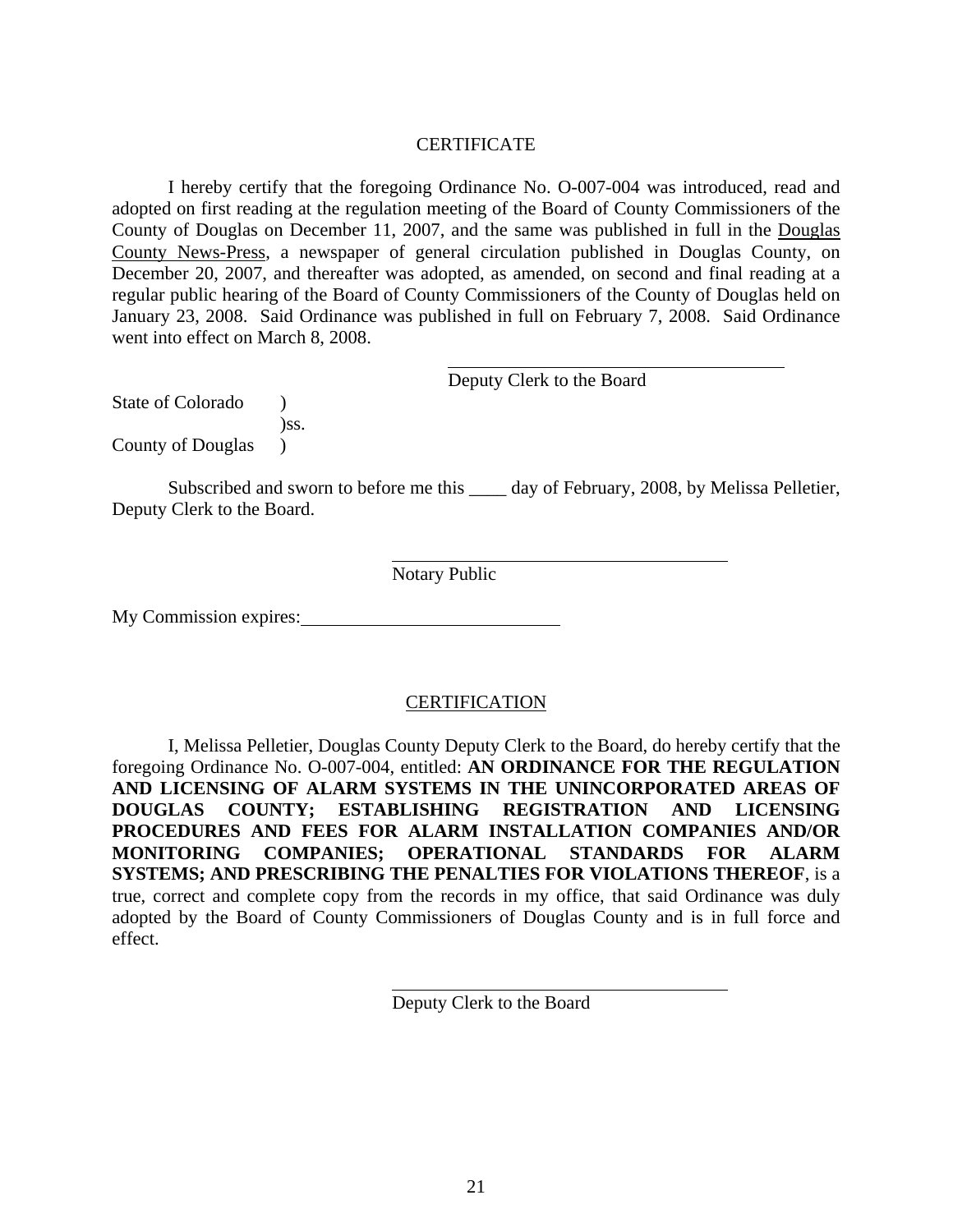### Appendix A: INSTALLER FALSE ALARM PREVENTION PROGRAM CHECKLIST

| Yes | <b>No</b> |                                                                                                                                                                                                                                                                                  |
|-----|-----------|----------------------------------------------------------------------------------------------------------------------------------------------------------------------------------------------------------------------------------------------------------------------------------|
|     |           | 1. If a duress feature was installed, I thoroughly explained it and I did not<br>program the system so that the duress code is only one digit different than<br>the normal code.                                                                                                 |
|     |           | 2. I checked that the control panel complies with the <b>SIA Control</b>                                                                                                                                                                                                         |
|     |           | Panel Standard CP-01 and has been programmed so that:                                                                                                                                                                                                                            |
|     |           | it will not transmit more than one (1) Alarm signal from the same zone<br>a.<br>until manually restored at the premises;                                                                                                                                                         |
|     |           | it will delay at least fifteen seconds before initiating dialing on intrusion<br>b.<br>Alarm signals;                                                                                                                                                                            |
|     |           | it has adequate delay time on entry/exit doors (delay of 45 seconds or<br>C.<br>more is recommended); and                                                                                                                                                                        |
|     |           | a cancel code can be entered by the customer to cancel accidental<br>d.<br>Alarms.                                                                                                                                                                                               |
|     |           | 3. I checked that police and fire panic buttons cause a siren or speaker to<br>sound and that medical panic buttons cause an audible signal.                                                                                                                                     |
|     |           | 4. I checked that the Arming Station(s) emit sound to inform occupants when<br>an entry/exit door sensor has been triggered.                                                                                                                                                     |
|     |           | 5. I installed and tested standby/backup power.                                                                                                                                                                                                                                  |
|     |           | 6. Reviewed the "Customer False Alarm Checklist" with the customer and<br>explained the requirement of Enhanced Call Verification.                                                                                                                                               |
|     |           | 7. I determined whether the customer had telephone features, such as call<br>waiting, DSL or VoIP, and took steps to allow proper control panel dialing<br>and Monitoring center verification.                                                                                   |
|     |           | 8. I checked that the control panel was properly grounded to the<br>manufacturer's specfications.                                                                                                                                                                                |
|     |           | 9. I checked that all door and window contacts were properly selected,<br>installed and tested. I considered loose fitting doors and windows, whether<br>wide gap contacts were needed, and steel doors and windows. I followed<br>the manufacturer's installation instructions. |
|     |           | 10. I checked all glass breakage sensors were properly selected, installed and<br>tested. I gave consideration to pets, on-site noises and the general<br>environment. I followed the manufacturer's installation instructions.                                                  |
|     |           | 11. All motion type detectors were properly selected, properely installed and<br>tested. I gave consideration to pets, sunlight, other heat sources, and<br>harsh environments. I followed the manufacturer's installation instructions.                                         |

Please explain if you answered "No" to any of the above items:\_\_\_\_\_\_\_\_\_\_\_\_\_\_\_\_\_\_\_\_\_\_\_\_\_\_\_\_\_\_\_\_\_\_\_\_\_\_\_\_\_\_\_\_\_\_\_\_\_\_\_\_\_\_\_\_\_\_\_\_\_\_\_\_\_\_\_\_

Alarm Company

\_\_\_\_\_\_\_\_\_\_\_\_\_\_\_\_\_\_\_\_\_\_\_\_\_\_\_\_\_ Installation Technician Print

\_\_\_\_\_\_\_\_\_\_\_\_\_\_\_\_\_\_\_\_\_\_\_\_\_\_\_\_\_

Signature Date

\_\_\_\_\_\_\_\_\_\_\_\_\_\_\_\_\_\_\_\_\_\_\_\_\_\_\_\_\_\_\_\_\_\_\_\_\_

 $\mathcal{L}_\mathcal{L} = \{ \mathcal{L}_\mathcal{L} = \{ \mathcal{L}_\mathcal{L} = \{ \mathcal{L}_\mathcal{L} = \{ \mathcal{L}_\mathcal{L} = \{ \mathcal{L}_\mathcal{L} = \{ \mathcal{L}_\mathcal{L} = \{ \mathcal{L}_\mathcal{L} = \{ \mathcal{L}_\mathcal{L} = \{ \mathcal{L}_\mathcal{L} = \{ \mathcal{L}_\mathcal{L} = \{ \mathcal{L}_\mathcal{L} = \{ \mathcal{L}_\mathcal{L} = \{ \mathcal{L}_\mathcal{L} = \{ \mathcal{L}_\mathcal{$